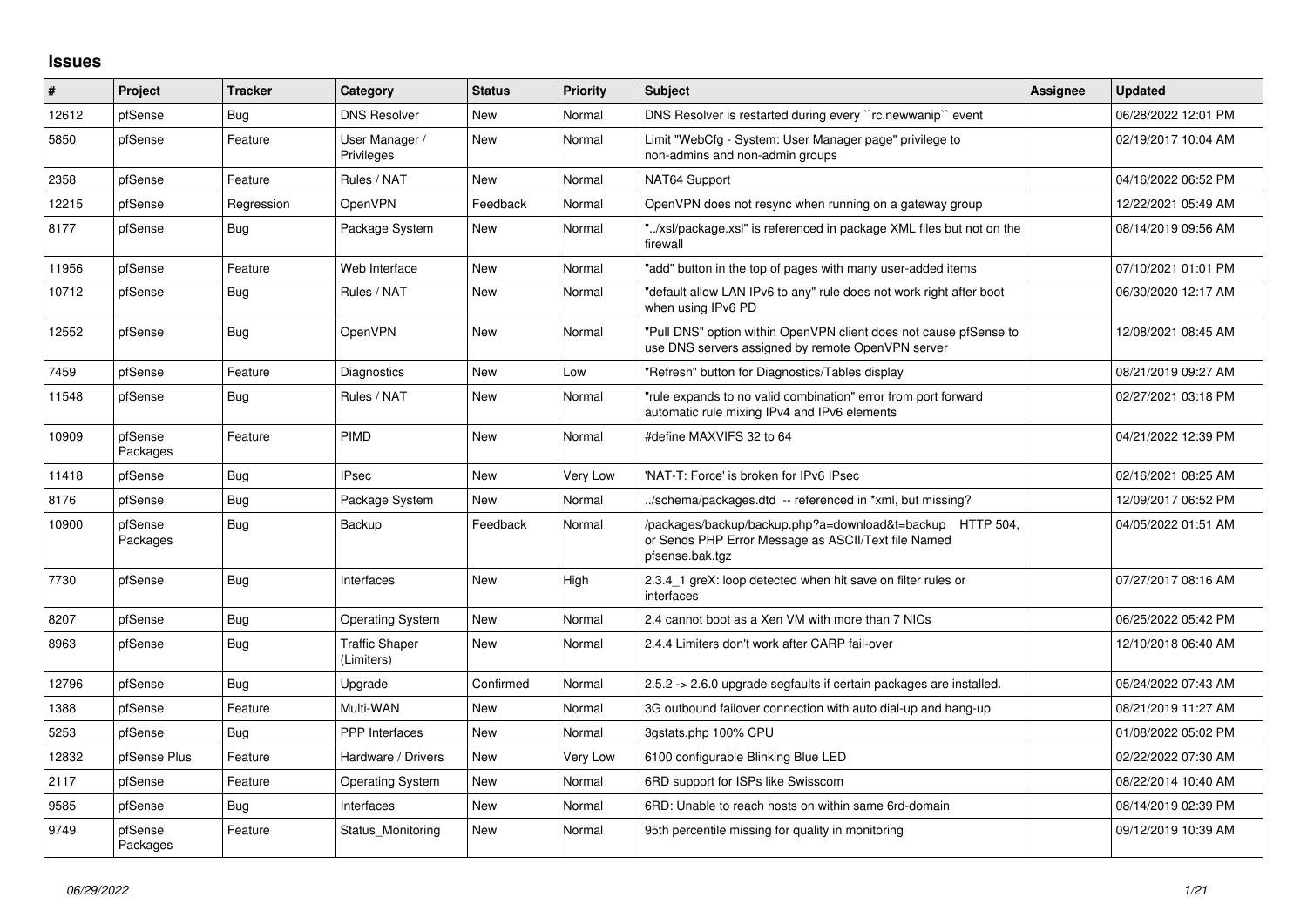| $\sharp$ | <b>Project</b>      | <b>Tracker</b> | Category              | <b>Status</b> | <b>Priority</b> | <b>Subject</b>                                                                                                      | Assignee | <b>Updated</b>      |
|----------|---------------------|----------------|-----------------------|---------------|-----------------|---------------------------------------------------------------------------------------------------------------------|----------|---------------------|
| 7899     | pfSense             | <b>Bug</b>     | Traffic Shaper (ALTQ) | New           | Normal          | a floating 'match' rule on LAN does not put traffic from a broswer on<br>a clientpc into a shaper queue             |          | 09/28/2017 09:16 AM |
| 1924     | pfSense             | Feature        | <b>Captive Portal</b> | New           | Normal          | Ability of CP's allowed IP addresses to use aliases                                                                 |          | 07/26/2018 04:28 AM |
| 12665    | pfSense             | Feature        | Rules / NAT           | New           | Normal          | Ability to add custom pf rules from the GUI                                                                         |          | 01/07/2022 09:30 AM |
| 7405     | pfSense             | Feature        | DHCP (IPv4)           | <b>New</b>    | Normal          | Ability to add dhcp host reservations from "Diagnostics -> ARP<br>table"                                            |          | 10/12/2020 08:22 AM |
| 8532     | pfSense             | Feature        | OpenVPN               | New           | Low             | Ability to add metric to pushed routes                                                                              |          | 05/22/2018 07:45 AM |
| 8236     | pfSense             | Feature        | <b>DNS Resolver</b>   | <b>New</b>    | Normal          | Ability to configure "forward-first" and "forward-host" options for<br>more robust domain overrides in DNS Resolver |          | 12/26/2017 01:26 AM |
| 2218     | pfSense             | Feature        | CARP                  | <b>New</b>    | Normal          | Ability to delay CARP master status at boot time                                                                    |          | 03/03/2021 11:57 AM |
| 855      | pfSense             | Feature        | Multi-WAN             | New           | Normal          | Ability to selectively kill states on gateways recovery                                                             |          | 03/11/2022 08:30 AM |
| 7495     | pfSense             | Feature        | <b>DNS Resolver</b>   | New           | Low             | Ability to set TTL for local for Unbound host overrides and dhcp<br>leases                                          |          | 03/06/2018 09:46 AM |
| 628      | pfSense             | Feature        | Web Interface         | <b>New</b>    | Low             | Ability to specify listen IP address of management services (SSH,<br>web interface)                                 |          | 07/09/2021 01:21 PM |
| 9725     | pfSense<br>Packages | Feature        | <b>ACME</b>           | <b>New</b>    | Very Low        | Ability to use template variables in acme package                                                                   |          | 09/04/2019 07:12 AM |
| 3185     | pfSense             | Feature        | DHCP (IPv6)           | <b>New</b>    | Normal          | Accommodate a DHCPv6 failover-like mechanism                                                                        |          | 11/24/2017 10:44 AM |
| 8213     | pfSense<br>Packages | <b>Bug</b>     | haproxy               | New           | Normal          | acl src file not populated from alias                                                                               |          | 12/21/2017 02:02 PM |
| 9299     | pfSense<br>Packages | Feature        | <b>ACME</b>           | New           | Normal          | ACME package : Automate add/remove firewall rule for port<br>forwarding                                             |          | 01/30/2019 10:09 PM |
| 9833     | pfSense<br>Packages | Feature        | <b>ACME</b>           | New           | Normal          | ACME: add ability to use custom ACME server                                                                         |          | 04/07/2022 11:31 AM |
| 8560     | pfSense<br>Packages | <b>Bug</b>     | <b>ACME</b>           | New           | Normal          | ACME: can't update DNS records in DNSMadeEasy registar for<br>several domains with different API keys/ids           |          | 06/08/2018 01:28 PM |
| 8285     | pfSense             | <b>Bug</b>     | Web Interface         | <b>New</b>    | Normal          | Actions on stale data may result in catastrophic results                                                            |          | 01/16/2018 08:08 PM |
| 12570    | pfSense Docs        | Correction     | General               | New           | Normal          | Active appliance list missing 6100                                                                                  |          | 12/06/2021 11:41 AM |
| 13136    | pfSense<br>Packages | Feature        | pfBlockerNG           | New           | Normal          | Add crypt0rr DNS-over-HTTPS (DOH) provider list feeds                                                               |          | 05/07/2022 02:27 AM |
| 96       | pfSense             | Feature        | Rules / NAT           | New           | Normal          | Add "All local networks" to source and destination drop down boxen<br>in firewall rules                             |          | 02/06/2016 04:53 AM |
| 8224     | pfSense<br>Packages | Feature        | FreeRADIUS            | New           | Normal          | Add "OU" field to FreeRADIUS page                                                                                   |          | 02/21/2018 12:53 AM |
| 12162    | pfSense Docs        | Todo           | Products              | New           | Normal          | Add "usb reset" as possible solution for non-booting flash drives on<br>the SG-1100                                 |          | 10/07/2021 02:19 PM |
| 12025    | pfSense             | Todo           | Web Interface         | New           | Very Low        | Add 1:1 Validation to Notify Someone They are 1:1 NAT'ing an<br>Interface Address                                   |          | 06/11/2021 10:05 AM |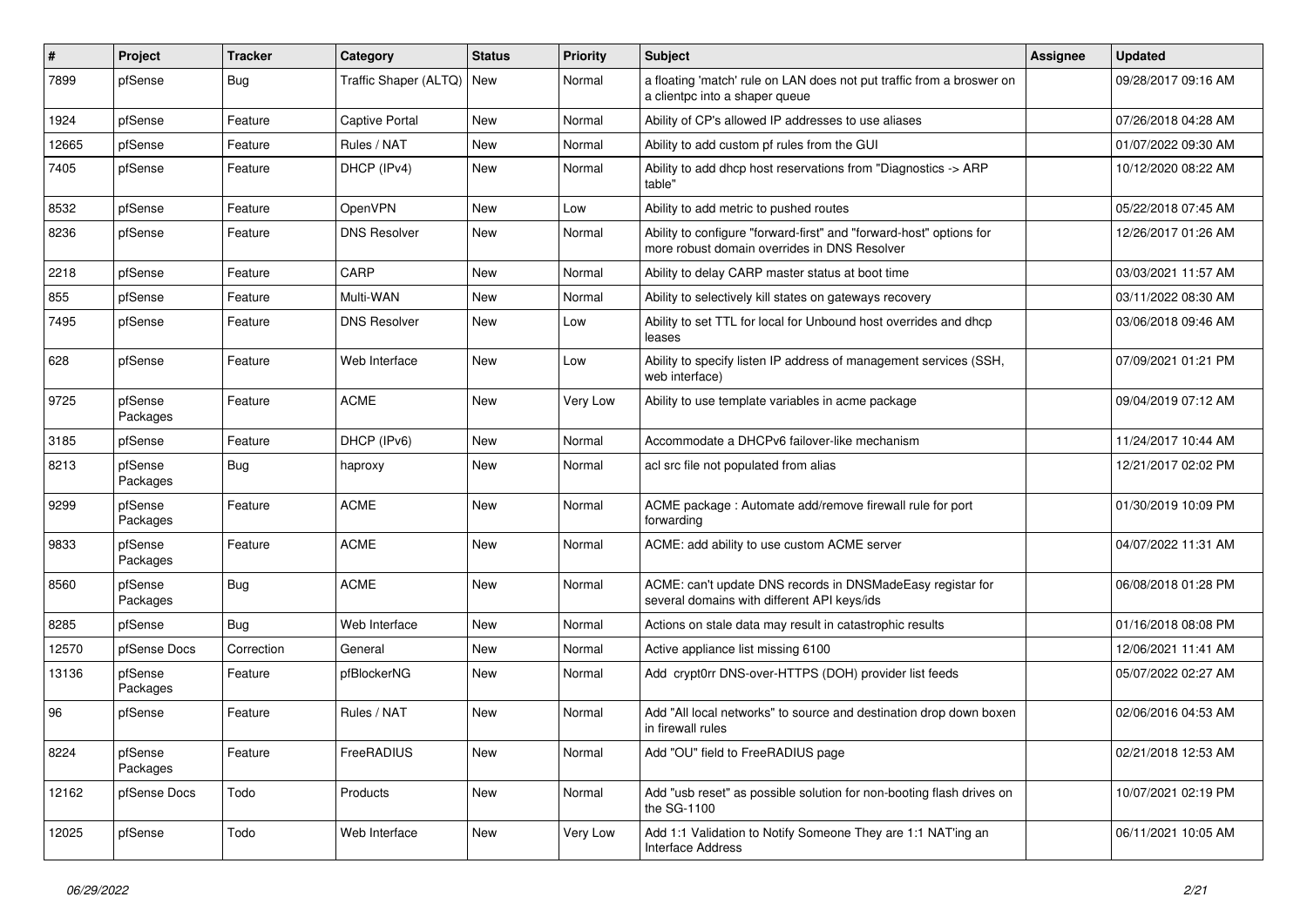| $\sharp$ | Project             | <b>Tracker</b> | Category                | <b>Status</b>                 | <b>Priority</b> | <b>Subject</b>                                                                               | <b>Assignee</b> | <b>Updated</b>      |
|----------|---------------------|----------------|-------------------------|-------------------------------|-----------------|----------------------------------------------------------------------------------------------|-----------------|---------------------|
| 12546    | pfSense Plus        | Feature        | Authentication          | <b>New</b>                    | Normal          | Add 2FA Support to pfSense Plus Local Database Authentication                                |                 | 06/25/2022 05:30 PM |
| 5474     | pfSense             | Feature        | Interfaces              | New                           | Normal          | Add 802.1x configuration to wired interfaces.                                                |                 | 03/16/2016 04:32 PM |
| 4776     | pfSense             | Feature        | Wireless                | New                           | Normal          | Add 802.1x dynamic vlan support                                                              |                 | 10/02/2020 07:42 AM |
| 7888     | pfSense             | Feature        | Package System          | New                           | Normal          | Add a button in package manager GUI to upgrade all packages                                  |                 | 09/28/2017 05:50 AM |
| 7761     | pfSense             | Feature        | Rules / NAT             | New                           | Normal          | Add a way to match on IPv6 proto=0 (hop-by-hop header extension)                             |                 | 08/13/2019 03:49 PM |
| 6917     | pfSense             | Feature        | Upgrade                 | New                           | Normal          | Add ability to choose from what IP/IFACE you search for updates                              |                 | 11/11/2016 09:51 AM |
| 6038     | pfSense             | Feature        | Interfaces              | New                           | Normal          | Add ability to configure which interface is chosen for defining<br>hostname IP in /etc/hosts |                 | 07/07/2017 09:56 AM |
| 12190    | pfSense             | Feature        | Rules / NAT             | New                           | Normal          | Add ability to reference ipv6 prefix in firewall rules and aliases                           |                 | 08/05/2021 01:47 PM |
| 12551    | pfSense             | Feature        | <b>DNS Resolver</b>     | New                           | Low             | Add ability to set DNS resolver search domain list                                           |                 | 12/01/2021 11:18 AM |
| 11156    | pfSense<br>Packages | Feature        | pfBlockerNG             | New                           | Normal          | Add an option include subdomains for the noAAAA feature                                      |                 | 12/11/2020 10:19 AM |
| 12300    | pfSense             | Feature        | Hardware / Drivers      | <b>New</b>                    | Normal          | Add Aquantia Atlantic driver to pfsense                                                      |                 | 09/14/2021 06:49 AM |
| 13304    | pfSense             | Feature        | Traffic Shaper (ALTQ)   | <b>Pull Request</b><br>Review | Normal          | Add Broadcom Netextreme II (bxe) to the altg capable check                                   |                 | 06/28/2022 12:01 PM |
| 10466    | pfSense<br>Packages | Feature        | Suricata                | New                           | Low             | Add checkbox to Suricata blocked host view to resolve all resolvable<br>IP's automatically   |                 | 02/02/2022 06:04 PM |
| 12564    | pfSense             | Feature        | Aliases / Tables        | New                           | Low             | add column to show that an Alias is in use by or not                                         |                 | 12/04/2021 07:25 PM |
| 10962    | pfSense             | Feature        | Dynamic DNS             | New                           | Normal          | Add Cpanel support for Dynamic DNS Clients                                                   |                 | 12/28/2020 01:56 PM |
| 9912     | pfSense<br>Packages | Feature        | ntop                    | New                           | Normal          | add custom DPI to ntopng                                                                     |                 | 11/18/2019 10:57 AM |
| 10395    | pfSense             | Feature        | Dashboard               | <b>New</b>                    | Low             | Add Dashboard System Information support for more PC Engines<br>APU boards                   |                 | 02/17/2022 01:02 AM |
| 12097    | pfSense<br>Packages | Feature        | pfBlockerNG             | New                           | Normal          | Add dnsbl and geoip logs to system log                                                       |                 | 07/06/2021 01:25 PM |
| 12805    | pfSense Docs        | New Content    | General                 | <b>New</b>                    | Very Low        | Add documentation about what triggers a notfication                                          |                 | 02/15/2022 05:10 PM |
| 11369    | pfSense             | Feature        | <b>Operating System</b> | New                           | Low             | add Enabling IPv6 Source Address Validation support                                          |                 | 02/04/2021 10:03 AM |
| 3899     | pfSense             | Feature        | Web Interface           | New                           | Normal          | Add feature to allow reordering of <package> items in config.xml</package>                   |                 | 09/27/2014 04:40 PM |
| 13201    | pfSense<br>Packages | Feature        | pfBlockerNG             | New                           | Normal          | Add FireHol Security IP Feeds                                                                |                 | 05/23/2022 06:34 AM |
| 12465    | pfSense<br>Packages | Feature        | haproxy                 | New                           | Normal          | Add forwardfor advanced usecases                                                             |                 | 10/16/2021 07:35 PM |
| 7720     | pfSense             | Feature        | Hardware / Drivers      | New                           | Normal          | Add general watchdog kernel modules (like ichwd) and watchdogd<br>support in the GUI.        |                 | 08/19/2019 01:20 PM |
| 8372     | pfSense             | Feature        | Logging                 | <b>New</b>                    | Normal          | add gui setting to adjust refresh rate for dynamic firewall logs                             |                 | 08/14/2019 10:31 AM |
| 4628     | pfSense             | Feature        | Web Interface           | New                           | Normal          | Add GUI to manage loader tunables (e.g. loader.conf.local)                                   |                 | 09/16/2015 04:28 PM |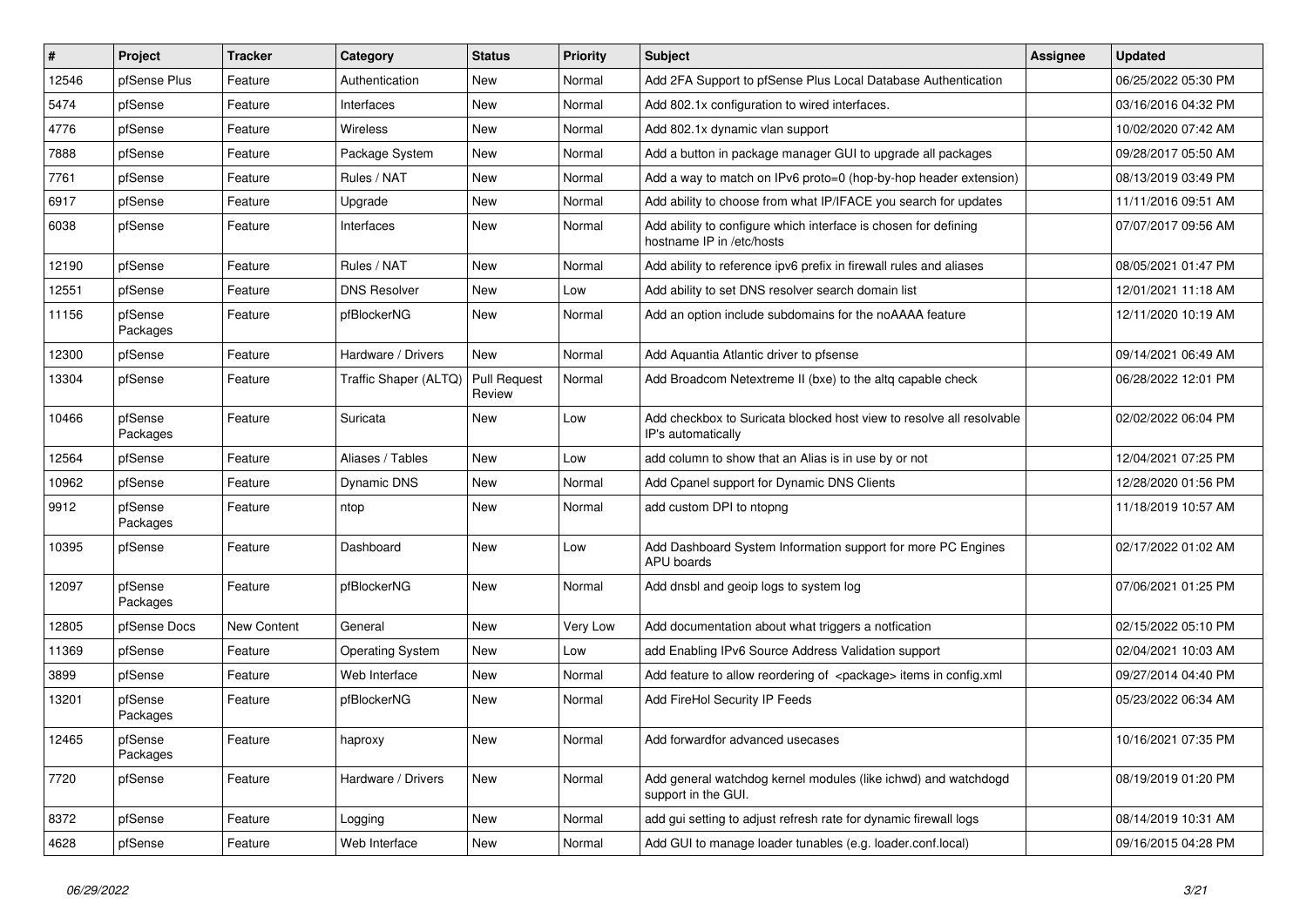| #     | Project             | <b>Tracker</b> | Category                    | <b>Status</b> | <b>Priority</b> | <b>Subject</b>                                                                                      | <b>Assignee</b> | <b>Updated</b>      |
|-------|---------------------|----------------|-----------------------------|---------------|-----------------|-----------------------------------------------------------------------------------------------------|-----------------|---------------------|
| 13244 | pfSense             | Feature        | Web Interface               | <b>New</b>    | Normal          | Add help text under Timezone settings in the GUI                                                    |                 | 06/03/2022 01:00 PM |
| 6412  | pfSense             | Feature        | <b>Operating System</b>     | <b>New</b>    | Normal          | Add includedir directive for /var/etc/xinet.d to xinetd configuration                               |                 | 08/13/2019 01:23 PM |
| 12711 | pfSense<br>Packages | Feature        | Telegraf                    | New           | Normal          | Add InfluxDB V2 support                                                                             |                 | 01/21/2022 02:54 AM |
| 746   | pfSense             | Feature        | Rules / NAT                 | New           | Normal          | Add interface group to source/dest drop downs                                                       |                 | 07/19/2010 05:10 PM |
| 12459 | pfSense             | Todo           | <b>Virtual IP Addresses</b> | New           | Normal          | Add IP Alias subnet input validation                                                                |                 | 10/15/2021 09:35 AM |
| 7626  | pfSense             | Feature        | Interfaces                  | New           | Normal          | Add IPoE support for WAN                                                                            |                 | 01/01/2022 12:31 AM |
| 9798  | pfSense<br>Packages | Feature        | pfBlockerNG                 | New           | Normal          | add ipv4 and ipv6 dnscrypt-resolvers feeds                                                          |                 | 10/14/2021 09:48 AM |
| 11703 | pfSense<br>Packages | Feature        | <b>FRR</b>                  | New           | Normal          | add Krill and Routinator support BGP RPKI                                                           |                 | 03/18/2021 07:47 PM |
| 12370 | pfSense             | Feature        | Rules / NAT                 | New           | Low             | Add limiters to Queue column on firewall rule list                                                  |                 | 09/14/2021 07:37 AM |
| 5307  | pfSense             | Feature        | <b>RRD Graphs</b>           | New           | Low             | Add logarithmic scale option to RRD graphs                                                          |                 | 10/14/2015 07:37 AM |
| 1136  | pfSense             | Feature        | Rules / NAT                 | <b>New</b>    | Normal          | Add logic to automatically avoid route-to for static route networks                                 |                 | 10/09/2018 05:11 AM |
| 12860 | pfSense<br>Packages | Feature        | New Package<br>Request      | <b>New</b>    | Normal          | add mmc-utils package to all images                                                                 |                 | 02/24/2022 07:18 AM |
| 8099  | pfSense<br>Packages | Feature        | Telegraf                    | New           | Normal          | Add more configuration flexibility to Telegraf                                                      |                 | 08/13/2019 09:39 AM |
| 8558  | pfSense             | Feature        | Web Interface               | New           | Normal          | Add more table sorting in various UI pages                                                          |                 | 08/21/2019 09:14 AM |
| 290   | pfSense             | Feature        | Multi-WAN                   | New           | Low             | Add Multi-WAN awareness to UPnP                                                                     |                 | 01/06/2016 05:24 PM |
| 753   | pfSense             | Feature        | OpenVPN                     | New           | Normal          | Add OpenVPN foreign option support                                                                  |                 | 09/02/2019 10:38 AM |
| 13009 | pfSense             | Feature        | OpenVPN                     | New           | Normal          | Add option for multiple remote addresses to OpenVPN Client                                          |                 | 03/31/2022 12:42 PM |
| 7800  | pfSense             | Feature        | Logging                     | New           | Normal          | Add option for state logging                                                                        |                 | 08/13/2019 03:51 PM |
| 7686  | pfSense<br>Packages | Feature        | haproxy                     | New           | Normal          | Add option in HAProxy to configure SSL defaults based on the<br>Mozilla SSL Configuration Generator |                 | 08/16/2019 01:09 PM |
| 11056 | pfSense             | Feature        | Interfaces                  | <b>New</b>    | Normal          | Add option to disable flow-control on interfaces in GUI                                             |                 | 11/11/2020 04:41 PM |
| 4098  | pfSense             | Feature        | Authentication              | <b>New</b>    | Normal          | Add option to force a password change on login                                                      |                 | 08/21/2019 10:31 AM |
| 12329 | pfSense<br>Packages | Feature        | Avahi                       | <b>New</b>    | Normal          | Add optional floating firewall rules for IPv4 and IPv6                                              |                 | 02/09/2022 04:43 PM |
| 8330  | pfSense             | Feature        | DHCP (IPv4)                 | New           | Normal          | add options for ddns-local-address statements                                                       |                 | 04/27/2021 12:31 PM |
| 3882  | pfSense             | Feature        | Web Interface               | New           | Normal          | Add OUI database to the base system, remove dependency on<br>nmap                                   |                 | 03/08/2018 06:44 PM |
| 10547 | pfSense<br>Packages | Feature        | New Package<br>Request      | New           | Normal          | Add package addrwatch. Addrwatch is like arpwatch but works with<br>ipv4 and ipv6                   |                 | 05/11/2020 09:20 AM |
| 9315  | pfSense<br>Packages | Feature        | New Package<br>Request      | New           | Normal          | Add Package: dnscrypt-proxy                                                                         |                 | 03/05/2021 02:38 AM |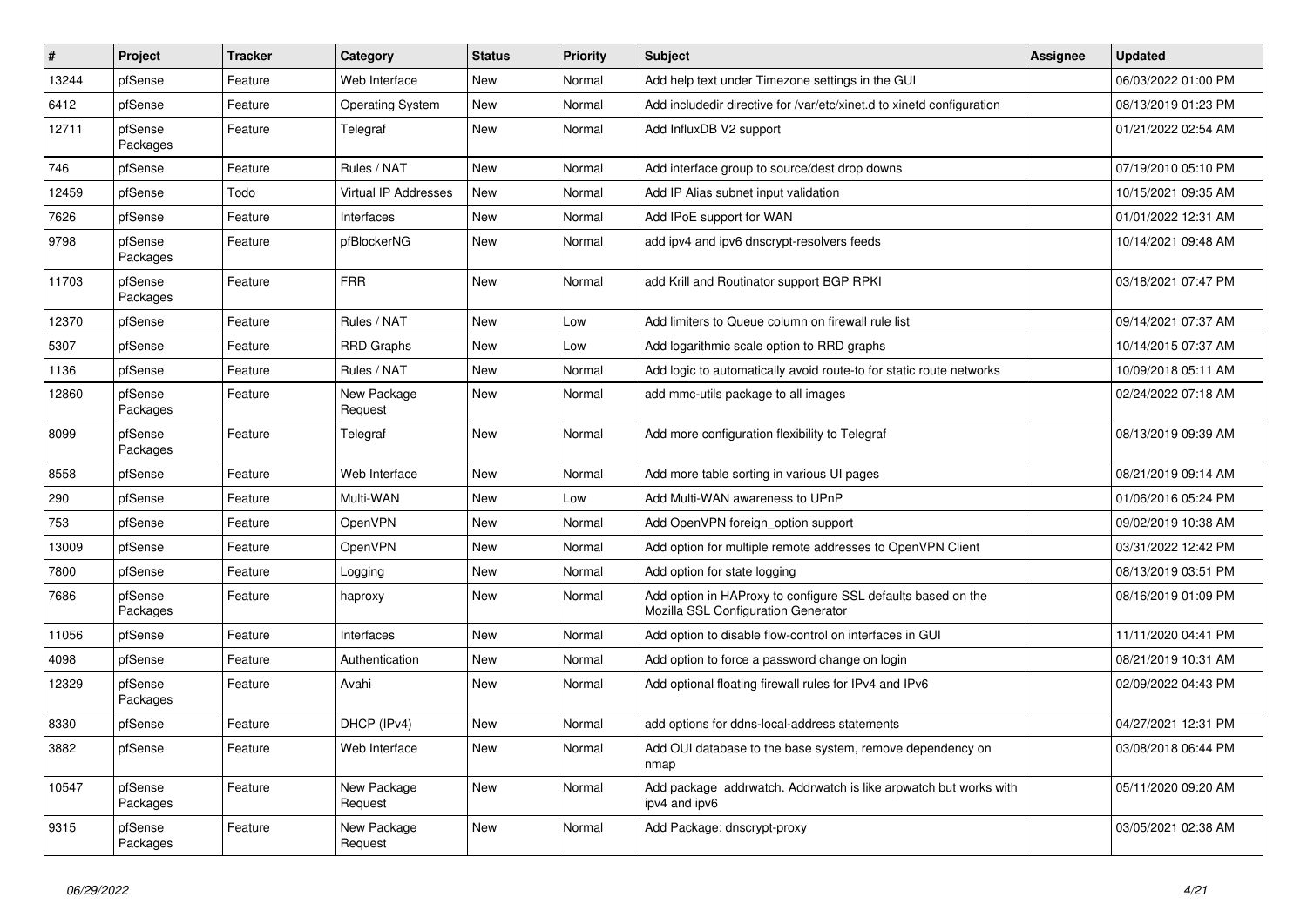| $\sharp$ | Project             | <b>Tracker</b> | Category                | <b>Status</b>                 | <b>Priority</b> | <b>Subject</b>                                                                               | <b>Assignee</b> | <b>Updated</b>      |
|----------|---------------------|----------------|-------------------------|-------------------------------|-----------------|----------------------------------------------------------------------------------------------|-----------------|---------------------|
| 2771     | pfSense             | Feature        | Rules / NAT             | New                           | Normal          | Add packet tracing simulator                                                                 |                 | 08/13/2019 12:24 PM |
| 10839    | pfSense             | Feature        | Traffic Shaper (ALTQ)   | <b>New</b>                    | Normal          | Add popular messengers to the Traffic Shaper Wizard                                          |                 | 08/18/2020 10:07 AM |
| 5360     | pfSense             | Feature        | UPnP/NAT-PMP            | New                           | Normal          | Add possibility to configure independent "UPnP & NAT-PMP"<br>instances                       |                 | 10/31/2015 04:25 AM |
| 8216     | pfSense<br>Packages | Feature        | Telegraf                | New                           | Normal          | Add prometheus output for telegraf                                                           |                 | 09/09/2020 05:33 AM |
| 6804     | pfSense             | Feature        | Diagnostics             | New                           | Very Low        | Add row counter into Diagnostics -> Edit File                                                |                 | 08/20/2019 03:44 PM |
| 9060     | pfSense             | Feature        | Logging                 | <b>New</b>                    | Normal          | add rule name filtering field for firewall log viewer                                        |                 | 08/14/2019 12:38 PM |
| 4997     | pfSense             | Feature        | Rules / NAT             | New                           | Normal          | Add setting option to choose default log action for new firewall rules                       |                 | 08/20/2019 03:29 PM |
| 9044     | pfSense<br>Packages | Feature        | New Package<br>Request  | New                           | Normal          | Add SoftEther                                                                                |                 | 11/02/2019 10:51 AM |
| 9222     | pfSense             | Feature        | Authentication          | New                           | Normal          | Add sshguard log when release an IP                                                          |                 | 08/14/2019 01:00 PM |
| 13058    | pfSense             | Todo           | Rules / NAT             | New                           | Normal          | Add static routes and directly connected networks back to policy<br>route negation rules     |                 | 04/13/2022 08:05 AM |
| 5525     | pfSense             | Feature        | OpenVPN                 | New                           | Normal          | Add static routes for OpenVPN client remote peer addresses when<br>using non-default WANs    |                 | 11/25/2015 08:44 AM |
| 12507    | pfSense<br>Packages | <b>Bug</b>     | softflowd               | <b>Pull Request</b><br>Review | Normal          | Add support for bi-directional flows in softflowd                                            |                 | 11/11/2021 03:53 AM |
| 13296    | pfSense             | Feature        | DHCP (IPv6)             | New                           | Normal          | Add support for DHCP6 OPTION_PD_EXCLUDE (RFC 6603)                                           |                 | 06/24/2022 10:10 PM |
| 12286    | pfSense<br>Packages | <b>Bug</b>     | FreeRADIUS              | New                           | Normal          | Add support for ntlm auth in LDAP                                                            |                 | 08/20/2021 08:27 AM |
| 13260    | pfSense             | Feature        | Authentication          | New                           | Normal          | Add support for OpenVPN static-challenge                                                     |                 | 06/09/2022 02:04 PM |
| 10600    | pfSense<br>Packages | Feature        | pfBlockerNG             | New                           | Normal          | Add support for pfBlockerNG "Action list" feature                                            |                 | 08/10/2020 02:39 AM |
| 11931    | pfSense<br>Packages | Feature        | <b>ACME</b>             | New                           | Normal          | Add support for validating a domain's ownership via Google Cloud<br>Cloud DNS                |                 | 02/15/2022 03:18 AM |
| 9238     | pfSense<br>Packages | Feature        | New Package<br>Request  | New                           | Normal          | Add support for Zerotier                                                                     |                 | 05/17/2021 01:58 PM |
| 12139    | pfSense             | Feature        | <b>DNS Forwarder</b>    | New                           | Normal          | Add support in for specifying a DNSMASQ configuration file                                   |                 | 07/16/2021 09:45 PM |
| 10223    | pfSense             | Feature        | Interfaces              | New                           | Normal          | Add the ability to create additional loopback interfaces                                     |                 | 12/15/2020 04:35 PM |
| 12521    | pfSense             | Feature        | <b>Operating System</b> | New                           | Very Low        | Add the BBR2, QUIC, RACK Congestion Control (CC) protocols                                   |                 | 11/15/2021 07:40 AM |
| 7922     | pfSense             | Feature        | Rules / NAT             | New                           | Normal          | Add the option to select the ISP IPv6 Delegated Prefix as a<br>destination in firewall rules |                 | 10/10/2017 06:36 PM |
| 12882    | pfSense<br>Packages | Feature        | pfBlockerNG             | Feedback                      | Normal          | Add the option to specify CURLOPT INTERFACE in pfBlockerNG<br>IPv4/IPv6 lists                |                 | 03/24/2022 11:16 AM |
| 12676    | pfSense             | Feature        | Rules / NAT             | New                           | Normal          | Add the Tagged option on the Port Forward rules edit page                                    |                 | 01/11/2022 05:52 AM |
| 4374     | pfSense             | Feature        | Notifications           | New                           | Low             | Add timestamps to notification e-mails                                                       |                 | 02/05/2015 12:43 AM |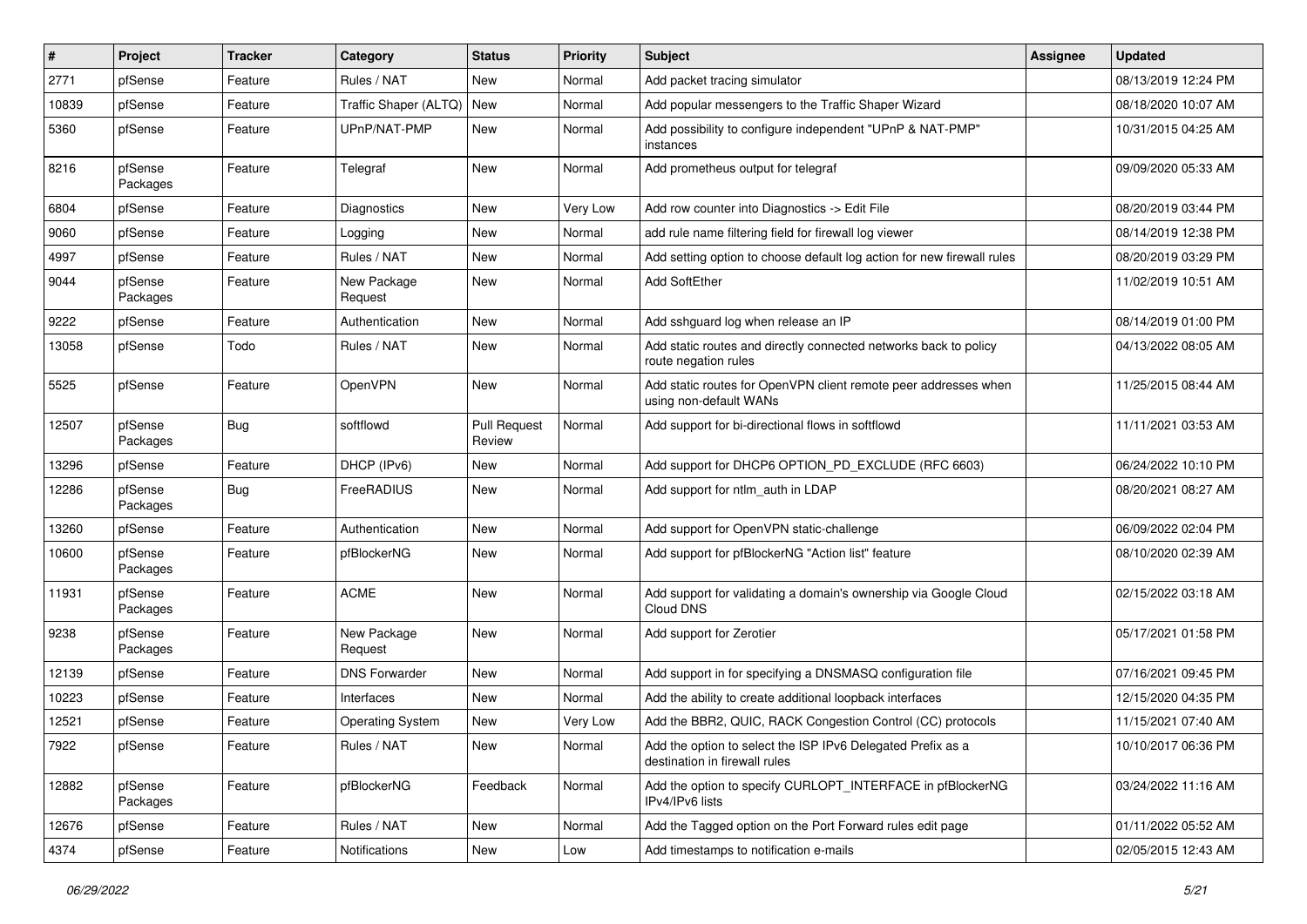| $\vert$ # | Project             | <b>Tracker</b>     | Category                 | <b>Status</b> | <b>Priority</b> | <b>Subject</b>                                                                                                   | Assignee | <b>Updated</b>      |
|-----------|---------------------|--------------------|--------------------------|---------------|-----------------|------------------------------------------------------------------------------------------------------------------|----------|---------------------|
| 10514     | pfSense             | Feature            | Web Interface            | New           | Normal          | Add to every page an unparsed Notes field for administrative<br>reference                                        |          | 04/30/2020 06:32 PM |
| 9800      | pfSense             | Feature            | Hardware / Drivers       | New           | Normal          | Add toggle for net.isr.dispatch=deferred in GUI                                                                  |          | 09/29/2019 06:18 AM |
| 7181      | pfSense             | Feature            | Rules / NAT              | New           | Low             | Add Top and Add Bottom on Seperator                                                                              |          | 08/21/2019 08:55 AM |
| 13311     | pfSense Docs        | <b>New Content</b> | Troubleshooting          | New           | High            | Add troubleshooting tips for ZFS boot issues                                                                     |          | 06/28/2022 11:04 AM |
| 9591      | pfSense             | Feature            | Rules / NAT              | New           | Normal          | Add under firewall rules a search box                                                                            |          | 08/14/2019 02:39 PM |
| 12457     | pfSense Docs        | Todo               | Packages                 | <b>New</b>    | Very Low        | Add UPS Configuration Recipes for apcupsd and nut UPS<br>Packages with Common Brand Units                        |          | 10/18/2021 08:37 AM |
| 7852      | pfSense             | Feature            | <b>DNS Resolver</b>      | New           | Normal          | Add views support to Unbound GUI                                                                                 |          | 09/11/2017 12:26 PM |
| 8161      | pfSense<br>Packages | Feature            | FreeRADIUS               | New           | Very Low        | Add virtual server support to FreeRadius                                                                         |          | 12/05/2017 01:57 PM |
| 12905     | pfSense             | Bug                | Web Interface            | New           | Normal          | Add VLAN Re-assignment to Import Interface Mismatch Wizard                                                       |          | 03/07/2022 08:05 AM |
| 11732     | pfSense Plus        | Feature            | Hardware / Drivers       | New           | Normal          | Add VXLAN Support to pfSense Plus                                                                                |          | 03/15/2022 02:35 AM |
| 11280     | pfSense             | Todo               | WireGuard                | New           | Normal          | Add WireGuard to ALTQ list                                                                                       |          | 04/27/2021 12:32 PM |
| 12859     | pfSense<br>Packages | Feature            | Zabbix                   | New           | Normal          | Add Zabbix 6.0 LTS (agent and proxy) packages                                                                    |          | 02/23/2022 07:11 AM |
| 10265     | pfSense<br>Packages | <b>Bug</b>         | <b>Notes</b>             | <b>New</b>    | Very Low        | Adding a Note with malformed title will force system restore                                                     |          | 02/27/2020 10:12 AM |
| 11410     | pfSense<br>Packages | Feature            | New Package<br>Request   | <b>New</b>    | Normal          | adding bpytop (former Bashtop)                                                                                   |          | 07/26/2021 12:33 PM |
| 6517      | pfSense             | Bug                | <b>IPsec</b>             | Confirmed     | Normal          | Adding mobile IPsec phase 2 entries requires restart of strongswan                                               |          | 06/21/2016 11:04 PM |
| 12658     | pfSense<br>Packages | Feature            | darkstat                 | New           | Normal          | Adding prometheus metrics to darkstat                                                                            |          | 05/27/2022 09:44 PM |
| 4899      | pfSense             | Feature            | DHCP (IPv4)              | New           | Normal          | Additional BOOTP/DHCP Options should allow a force option                                                        |          | 01/02/2018 02:24 PM |
| 790       | pfSense             | Feature            | <b>Operating System</b>  | New           | Normal          | Advanced options for dnsclient (resolv.conf)                                                                     |          | 04/21/2022 12:39 PM |
| 13074     | pfSense Plus        | <b>Bug</b>         | Cryptographic<br>Modules | New           | Normal          | AES-GCM with SafeXcel on Netgate 2100 causes MBUF overload                                                       |          | 06/12/2022 11:14 AM |
| 9654      | pfSense             | <b>Bug</b>         | <b>DNS Resolver</b>      | New           | Normal          | After reboot, the DNS resolver must be restarted before it will<br>advertise the ipv6 DNS address of the router. |          | 11/20/2020 03:12 AM |
| 11493     | pfSense<br>Packages | Bug                | Zabbix                   | New           | Very Low        | After upgrade zabbix proxy wont start                                                                            |          | 02/21/2021 05:31 AM |
| 12708     | pfSense             | Bug                | Aliases / Tables         | New           | Normal          | alias with non resolving DNS entry breaks underlying pf table                                                    |          | 02/20/2022 06:13 PM |
| 4195      | pfSense             | Feature            | Aliases / Tables         | New           | Low             | Aliases: sections                                                                                                |          | 08/21/2019 11:01 AM |
| 6457      | pfSense             | Feature            | Installer                | New           | Normal          | Allow ability to configure AWS EC2 AMI via userdata                                                              |          | 09/21/2020 02:54 PM |
| 946       | pfSense             | Feature            | <b>IPsec</b>             | New           | Normal          | Allow aliases to be used to define IPsec phase 2 networks                                                        |          | 04/21/2022 12:39 PM |
| 4989      | pfSense             | Feature            | <b>IPsec</b>             | New           | Normal          | Allow all valid strongswan remote gateway options in gui                                                         |          | 08/20/2015 02:57 PM |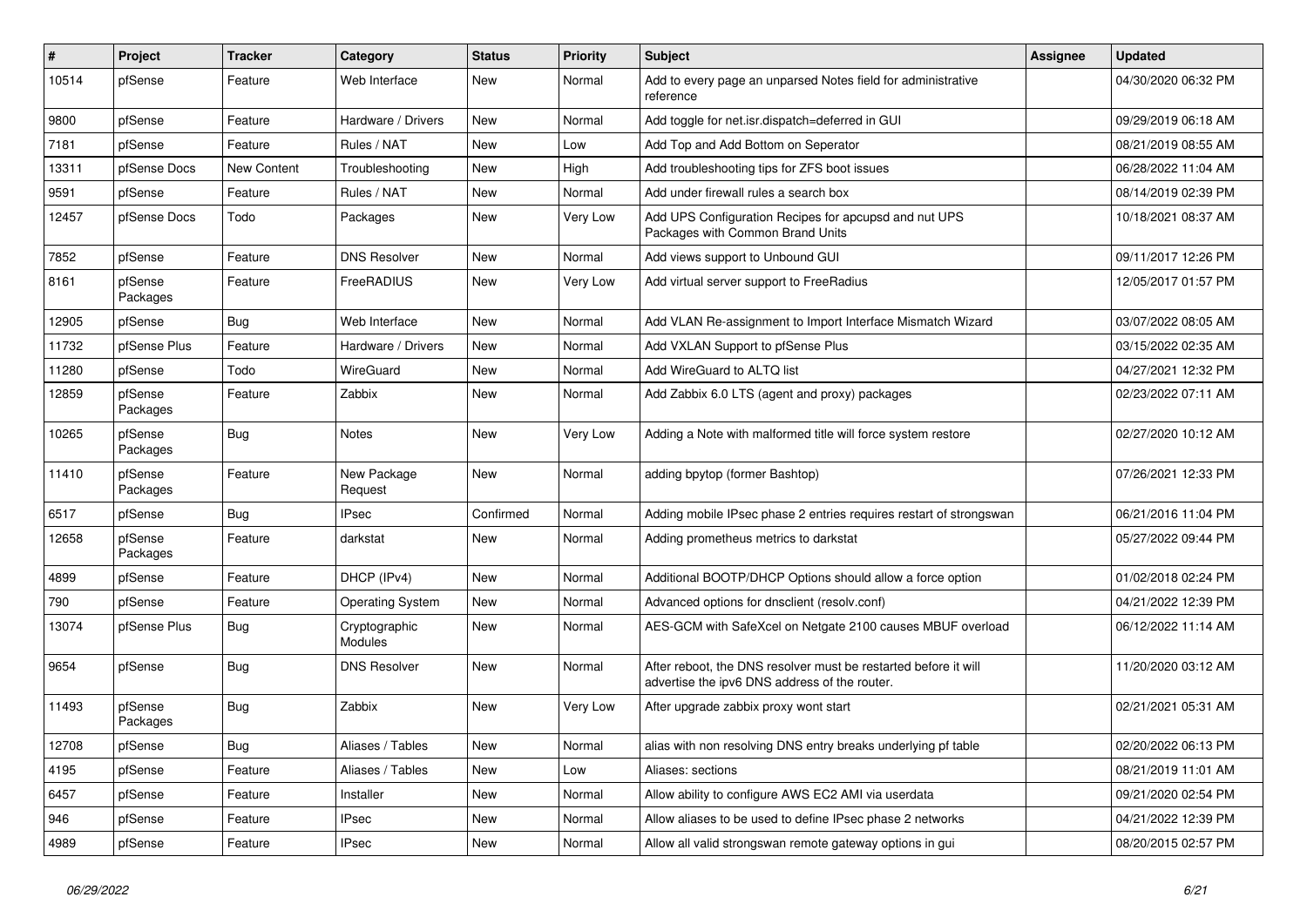| $\pmb{\#}$ | Project             | <b>Tracker</b> | Category              | <b>Status</b> | <b>Priority</b> | <b>Subject</b>                                                                       | Assignee | <b>Updated</b>      |
|------------|---------------------|----------------|-----------------------|---------------|-----------------|--------------------------------------------------------------------------------------|----------|---------------------|
| 3862       | pfSense             | Feature        | <b>IGMP Proxy</b>     | New           | Normal          | Allow configuration of IGMP proxy's 'quickleave' parameter from the<br>web interface |          | 04/05/2016 03:24 AM |
| 3552       | pfSense             | Feature        | <b>PPP</b> Interfaces | New           | Normal          | Allow configuring link keep-alive value in PPP                                       |          | 05/14/2014 10:26 AM |
| 12736      | pfSense<br>Packages | Feature        | pfBlockerNG           | New           | Low             | Allow custom cron intervals                                                          |          | 01/30/2022 08:55 PM |
| 12600      | pfSense             | Feature        | Aliases / Tables      | <b>New</b>    | Normal          | allow custom mask for a network alias created from a FQDN                            |          | 12/15/2021 10:50 AM |
| 11927      | pfSense             | Feature        | DHCP (IPv4)           | Feedback      | Normal          | Allow DHCP not to serve a gateway - small fix                                        |          | 01/03/2022 04:17 PM |
| 6776       | pfSense             | Feature        | Rules / NAT           | New           | Normal          | Allow disabling of "filter rule association" by default                              |          | 08/17/2021 10:56 AM |
| 9063       | pfSense             | Feature        | Dynamic DNS           | New           | Normal          | Allow dynamic DNS client entry to specify which Check IP service to<br>use           |          | 10/24/2018 11:53 AM |
| 3623       | pfSense             | Feature        | Package System        | New           | Normal          | Allow each package to choose if it is restarted on interface events                  |          | 04/26/2014 01:00 PM |
| 5825       | pfSense             | Feature        | Authentication        | New           | Normal          | Allow EAP-RADIUS for authentication servers                                          |          | 08/21/2019 10:32 AM |
| 4501       | pfSense             | Feature        | Notifications         | New           | Normal          | Allow email report to send multiple destination                                      |          | 02/06/2016 04:07 AM |
| 7691       | pfSense<br>Packages | Feature        | Squid                 | New           | Normal          | Allow for custom icap services for squid                                             |          | 08/24/2017 03:16 AM |
| 5629       | pfSense             | <b>Bug</b>     | <b>IPsec</b>          | <b>New</b>    | Normal          | Allow for IPsec configuration using certs without a CA                               |          | 12/31/2021 05:21 PM |
| 4165       | pfSense             | Feature        | Rules / NAT           | <b>New</b>    | Low             | Allow for security zones when defining interfaces and firewall rules.                |          | 02/06/2016 04:35 AM |
| 4234       | pfSense             | Feature        | <b>IPsec</b>          | Assigned      | Low             | allow for strict user <> cn validation of mobile ipsec users when<br>using rsa+xauth |          | 01/24/2017 06:11 AM |
| 8769       | pfSense<br>Packages | Feature        | FreeRADIUS            | New           | Normal          | Allow FreeRADIUS users to change their own Passwords and Pins                        |          | 10/11/2018 11:34 AM |
| 6796       | pfSense             | Feature        | Interfaces            | New           | Normal          | Allow hostnames as GRE and GIF endpoints                                             |          | 08/13/2019 02:35 PM |
| 7971       | pfSense             | Feature        | Captive Portal        | New           | Normal          | Allow import, export and synchronization of MACs under Captive<br>Portal service     |          | 10/19/2017 04:56 AM |
| 1268       | pfSense             | Feature        | Certificates          | New           | Normal          | Allow mass renewing of certs                                                         |          | 11/01/2019 03:17 PM |
| 6956       | pfSense             | Feature        | <b>Captive Portal</b> | New           | Normal          | Allow more control over concurrent logins                                            |          | 11/23/2016 12:01 PM |
| 371        | pfSense             | Feature        | Rules / NAT           | New           | Normal          | Allow moving of bogon and RFC 1918 rules                                             |          | 02/06/2016 04:53 AM |
| 10890      | pfSense             | Feature        | Interfaces            | New           | Normal          | Allow multiple assigned interfaces to track status of a single switch<br>port        |          | 09/14/2020 07:20 AM |
| 11438      | pfSense             | Feature        | Hardware / Drivers    | New           | Low             | Allow multiple cryptographic accelerator modules to be loaded at the<br>same time    |          | 02/18/2021 12:40 PM |
| 6604       | pfSense             | Feature        | <b>NTPD</b>           | <b>New</b>    | Normal          | Allow NTP server list to be overridden by DHCP/PPP                                   |          | 08/13/2019 01:39 PM |
| 10841      | pfSense<br>Packages | Feature        | pfBlockerNG           | New           | Normal          | Allow per Source/VLAN/Network individual black&whitelists                            |          | 10/18/2020 07:42 AM |
| 7078       | pfSense             | Feature        | OpenVPN               | New           | Low             | Allow reordering of client specific overrides in OpenVPN                             |          | 11/21/2019 02:48 PM |
| 8458       | pfSense             | Feature        | Dashboard             | New           | Low             | Allow reordering of interface widget                                                 |          | 08/14/2019 10:52 AM |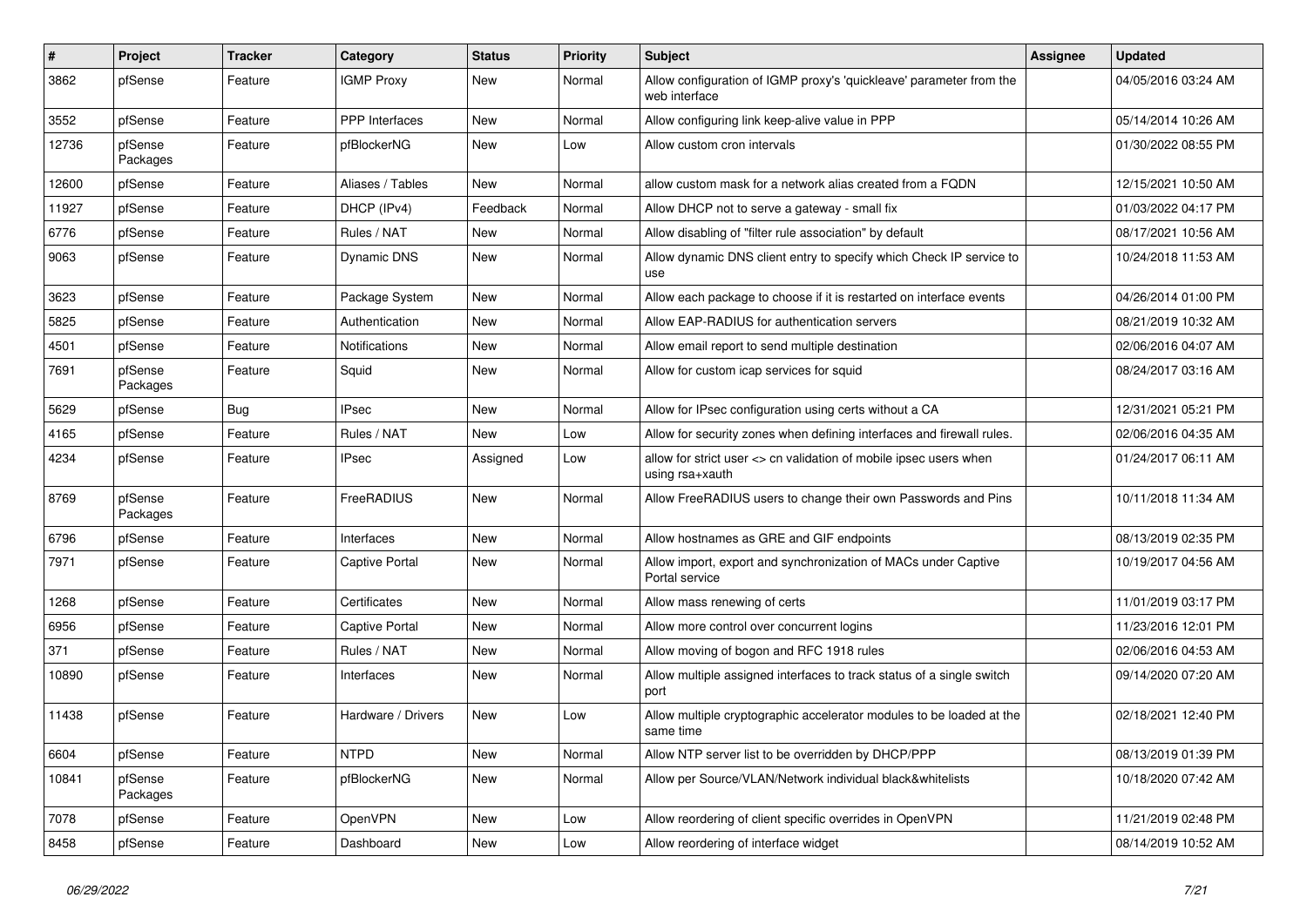| $\vert$ # | Project             | <b>Tracker</b> | Category                  | <b>Status</b> | <b>Priority</b> | Subject                                                                                                 | <b>Assignee</b> | <b>Updated</b>      |
|-----------|---------------------|----------------|---------------------------|---------------|-----------------|---------------------------------------------------------------------------------------------------------|-----------------|---------------------|
| 2479      | pfSense             | Feature        | Dashboard                 | New           | Normal          | Allow reordering of the traffic graphs on the dashboard                                                 |                 | 06/08/2012 04:13 PM |
| 1935      | pfSense             | Feature        | Rules / NAT               | New           | Normal          | Allow rule with max-src-conn-* options to make conditional use of<br>"overload <virusprot>"</virusprot> |                 | 10/07/2011 09:31 AM |
| 8178      | pfSense             | Feature        | Package System            | New           | Normal          | Allow setting attributes for form elements in package XML                                               |                 | 12/09/2017 07:48 PM |
| 12077     | pfSense             | Feature        | Gateways                  | New           | Normal          | Allow stick-connections per gateway group                                                               |                 | 06/24/2021 08:45 AM |
| 10468     | pfSense             | Feature        | Web Interface             | New           | Normal          | Allow to download log files from WebGUI                                                                 |                 | 04/17/2020 06:17 AM |
| 10258     | pfSense             | Feature        | Certificates              | New           | Very Low        | allow to sign CA                                                                                        |                 | 02/20/2020 04:20 AM |
| 10377     | pfSense<br>Packages | Feature        | FreeRADIUS                | New           | Very Low        | Allow usage of TOTP (Google-Authenticator) without PIN                                                  |                 | 03/30/2020 11:43 AM |
| 12473     | pfSense             | Feature        | <b>IPsec</b>              | New           | Normal          | Allow user adjustment of IPsec Keep Alive periodic checks                                               |                 | 12/22/2021 05:59 AM |
| 10843     | pfSense             | Feature        | Authentication            | New           | Normal          | Allow user manager settings to specify multiple authentication<br>servers                               |                 | 01/13/2022 07:22 AM |
| 8483      | pfSense             | Feature        | Traffic Shaper (ALTQ) New |               | Normal          | Allow user to choose order of Queues status                                                             |                 | 08/21/2019 09:12 AM |
| 7902      | pfSense<br>Packages | Feature        | OpenVPN Client<br>Export  | New           | Low             | allow vpn client export of other to be a blank field                                                    |                 | 08/19/2019 03:33 PM |
| 11757     | pfSense             | Feature        | <b>XMLRPC</b>             | New           | Normal          | Allow XMLRPC sync to bypass default auth server in favor of local<br>database                           |                 | 03/30/2021 03:18 PM |
| 12903     | pfSense             | Feature        | Notifications             | New           | Normal          | alternative authentication methods for email notifications?                                             |                 | 03/07/2022 07:52 AM |
| 10765     | pfSense             | <b>Bug</b>     | Authentication            | New           | Normal          | Ampersands in Idap_extended_query are escaped twice                                                     |                 | 09/02/2020 07:55 AM |
| 10845     | pfSense<br>Packages | <b>Bug</b>     | apcupsd                   | New           | Normal          | apcupsd doesn't stop when not enabled                                                                   |                 | 08/24/2020 10:16 AM |
| 8454      | pfSense<br>Packages | <b>Bug</b>     | arpwatch                  | New           | Very Low        | Arpwatch package break email notifications from other sources                                           |                 | 06/23/2022 07:49 PM |
| 9676      | pfSense<br>Packages | <b>Bug</b>     | pfBlockerNG               | New           | Normal          | AS lookup fails                                                                                         |                 | 12/26/2019 12:17 AM |
| 12632     | pfSense             | Bug            | Gateways                  | New           | High            | Assigning a /30 WAN IP address at the console does not save the<br>gateway correctly                    |                 | 06/28/2022 12:01 PM |
| 13289     | pfSense             | Bug            | Backup / Restore          | New           | Low             | Attempting to restore a 0 byte "config.xml" prints an error that the<br>file cannot be read             |                 | 06/28/2022 12:01 PM |
| 7757      | pfSense             | <b>Bug</b>     | Backup / Restore          | New           | Normal          | Auto Config Backup fails to upload unless Default Gateway is up                                         |                 | 08/16/2019 12:47 PM |
| 12553     | pfSense             | Feature        | Backup / Restore          | New           | Normal          | Auto Config Backup: Allow selecting multiple backups for deletion                                       |                 | 02/22/2022 04:27 AM |
| 11572     | pfSense<br>Packages | <b>Bug</b>     | pfBlockerNG               | New           | High            | Auto created firewall rules have IPv4 as protocol only - even for IPv6<br>lists.                        |                 | 06/25/2022 10:59 AM |
| 7602      | pfSense             | Feature        | <b>Operating System</b>   | New           | Normal          | Auto-Create bootable USB for recovery                                                                   |                 | 08/13/2019 09:50 AM |
| 7688      | pfSense             | Feature        | Backup / Restore          | New           | Low             | AutoConfigBackup - Info Icon - username only                                                            |                 | 10/22/2017 10:46 AM |
| 9775      | pfSense             | Feature        | Backup / Restore          | New           | Normal          | AutoConfigBackup - Rolling per day/hour cap on changes, retention<br>policy                             |                 | 09/20/2019 09:19 AM |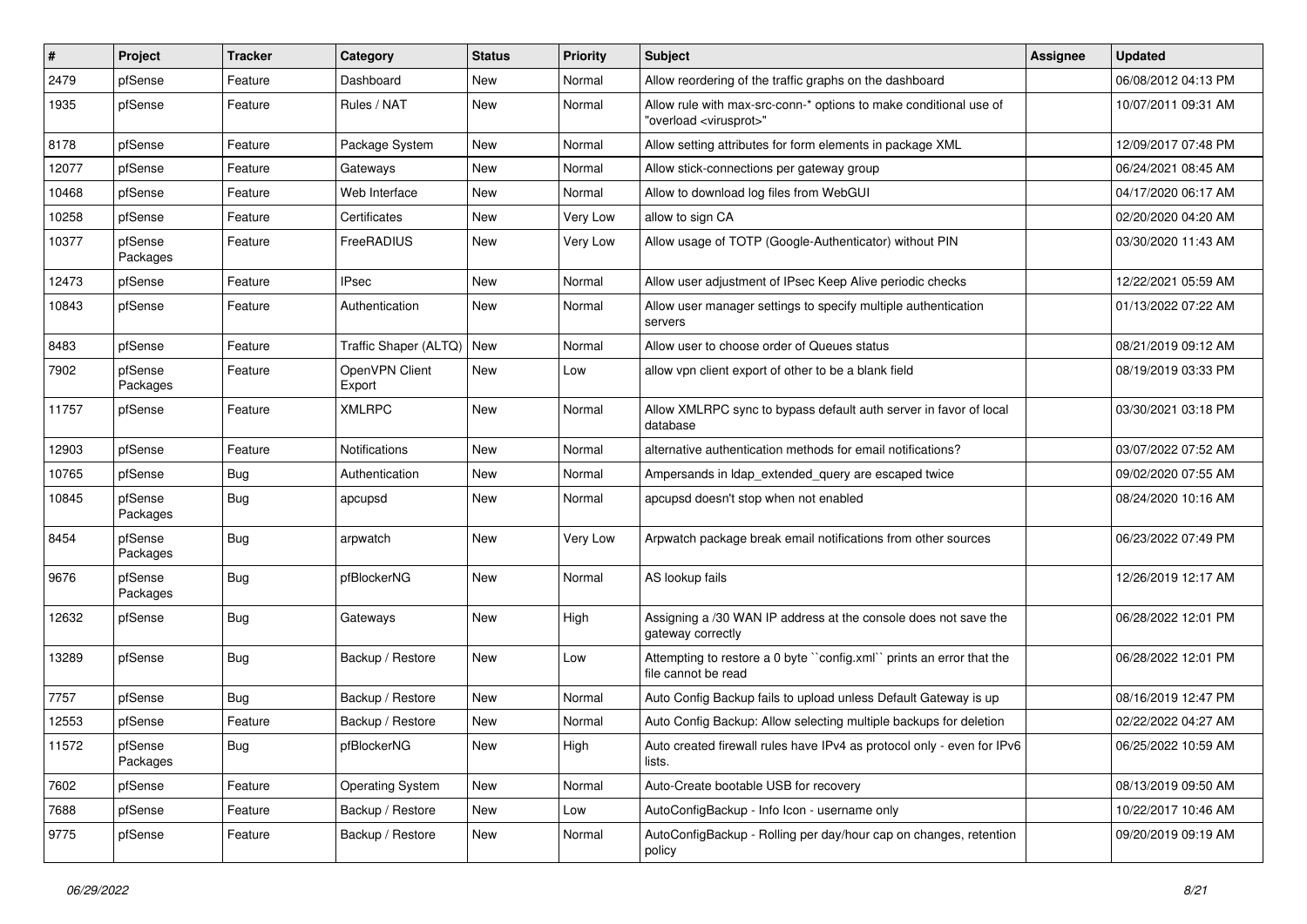| $\vert$ # | Project             | <b>Tracker</b> | Category              | <b>Status</b> | <b>Priority</b> | Subject                                                                                         | Assignee | <b>Updated</b>      |
|-----------|---------------------|----------------|-----------------------|---------------|-----------------|-------------------------------------------------------------------------------------------------|----------|---------------------|
| 4681      | pfSense             | Feature        | Backup / Restore      | New           | Normal          | AutoConfigBackup make a way to easily download a saved backup                                   |          | 08/16/2019 12:46 PM |
| 3053      | pfSense             | Feature        | <b>Captive Portal</b> | New           | Normal          | Automatically add DHCP static addresses to CP passthru-mac                                      |          | 06/21/2013 11:54 AM |
| 2443      | pfSense             | Feature        | PPP Interfaces        | New           | Normal          | Automatically start 3G usb interfaces upon plugin                                               |          | 05/20/2012 05:37 PM |
| 11588     | pfSense             | Feature        | WireGuard             | New           | Low             | Automatically suggest next IP address in Wireguard interface subnet<br>when creating a peer     |          | 12/22/2021 03:35 AM |
| 5735      | pfSense             | Feature        | Aliases / Tables      | New           | Very Low        | Automaticaly add DHCP leases to alias list or make it readable in<br>selected fields            |          | 08/21/2019 11:01 AM |
| 6390      | pfSense             | Todo           | Dashboard             | <b>New</b>    | Low             | Autoscale from Traffic Graph not correct size (big graphs)                                      |          | 05/23/2016 01:38 PM |
| 9495      | pfSense<br>Packages | Bug            | AWS VPC               | New           | Normal          | AWS VPC VPN wizard produces incorrect config (SHA256 should<br>be SHA1)                         |          | 08/19/2019 02:45 PM |
| 9497      | pfSense<br>Packages | <b>Bug</b>     | AWS VPC               | New           | Normal          | AWS VPN Wizard: WebGUI times out.                                                               |          | 11/13/2019 10:07 AM |
| 10000     | pfSense             | <b>Bug</b>     | Dynamic DNS           | <b>New</b>    | Normal          | Azure Dynamic DNS A and AAAA Records for Apex Zone                                              |          | 03/31/2020 09:03 AM |
| 13187     | pfSense             | Documentation  | Upgrade               | New           | Normal          | Azure Frequently asked questions                                                                |          | 05/20/2022 06:52 AM |
| 6608      | pfSense             | Feature        | Backup / Restore      | New           | Low             | backup and restore dhcp                                                                         |          | 07/13/2016 04:09 PM |
| 11110     | pfSense             | <b>Bug</b>     | Backup / Restore      | New           | Normal          | Backup file should be checked before restoring a specific area                                  |          | 12/05/2020 02:50 PM |
| 286       | pfSense             | Feature        | Backup / Restore      | New           | Normal          | Backup/restore users individually                                                               |          | 01/09/2021 03:48 PM |
| 12504     | pfSense             | <b>Bug</b>     | Interfaces            | New           | Normal          | BCM57412 NetXtreme-E 10Gb RDMA Ethernet controller issue                                        |          | 11/05/2021 04:51 AM |
| 13256     | pfSense             | Feature        | DHCP (IPv4)           | New           | Normal          | Better handling of duplicate IPs in static DHCP assignments                                     |          | 06/11/2022 04:51 PM |
| 10445     | pfSense<br>Packages | <b>Bug</b>     | <b>BIND</b>           | Feedback      | Normal          | BIND crashed when added RPZ. rpz is not a master or slave zone.                                 |          | 04/21/2022 12:40 PM |
| 11563     | pfSense<br>Packages | <b>Bug</b>     | <b>BIND</b>           | New           | High            | BIND GUI writes TXT records > 255 characters                                                    |          | 02/27/2021 07:11 AM |
| 11634     | pfSense<br>Packages | Regression     | <b>BIND</b>           | New           | Normal          | bind hangs when pfsense is reconnecting as an openvpn client to a<br>TUN openvpn server         |          | 03/14/2021 07:23 AM |
| 8197      | pfSense<br>Packages | <b>Bug</b>     | <b>BIND</b>           | New           | Normal          | BIND UI fails to properly update zone with inline DNSSEC signing<br>enabled                     |          | 02/18/2019 05:23 PM |
| 10330     | pfSense<br>Packages | <b>Bug</b>     | <b>BIND</b>           | Feedback      | Normal          | BIND zone configuration displays wrong DS resource record with<br>inline DNSSEC signing enabled |          | 04/21/2022 12:40 PM |
| 11074     | pfSense<br>Packages | <b>Bug</b>     | <b>BIND</b>           | New           | Low             | bind Zone Settings Zones, Save button opens "Confirmation<br>required to save changes"          |          | 11/16/2020 11:08 AM |
| 10472     | pfSense<br>Packages | Feature        | Suricata              | New           | Low             | Blocked host alert table break out by timestamp and type to allow<br>sorting by date            |          | 04/17/2020 12:46 PM |
| 11742     | pfSense<br>Packages | <b>Bug</b>     | Suricata              | New           | Normal          | Blocking / Unblocking is not working correctly.                                                 |          | 09/01/2021 11:08 AM |
| 10936     | pfSense<br>Packages | <b>Bug</b>     | haproxy               | Feedback      | Normal          | both haproxy/haproxy-devel non-existent option lb-agent-chk                                     |          | 04/21/2022 12:40 PM |
| 7182      | pfSense             | Feature        | Dashboard             | New           | Normal          | Break up System Widget on the Dashboard                                                         |          | 08/21/2019 08:59 AM |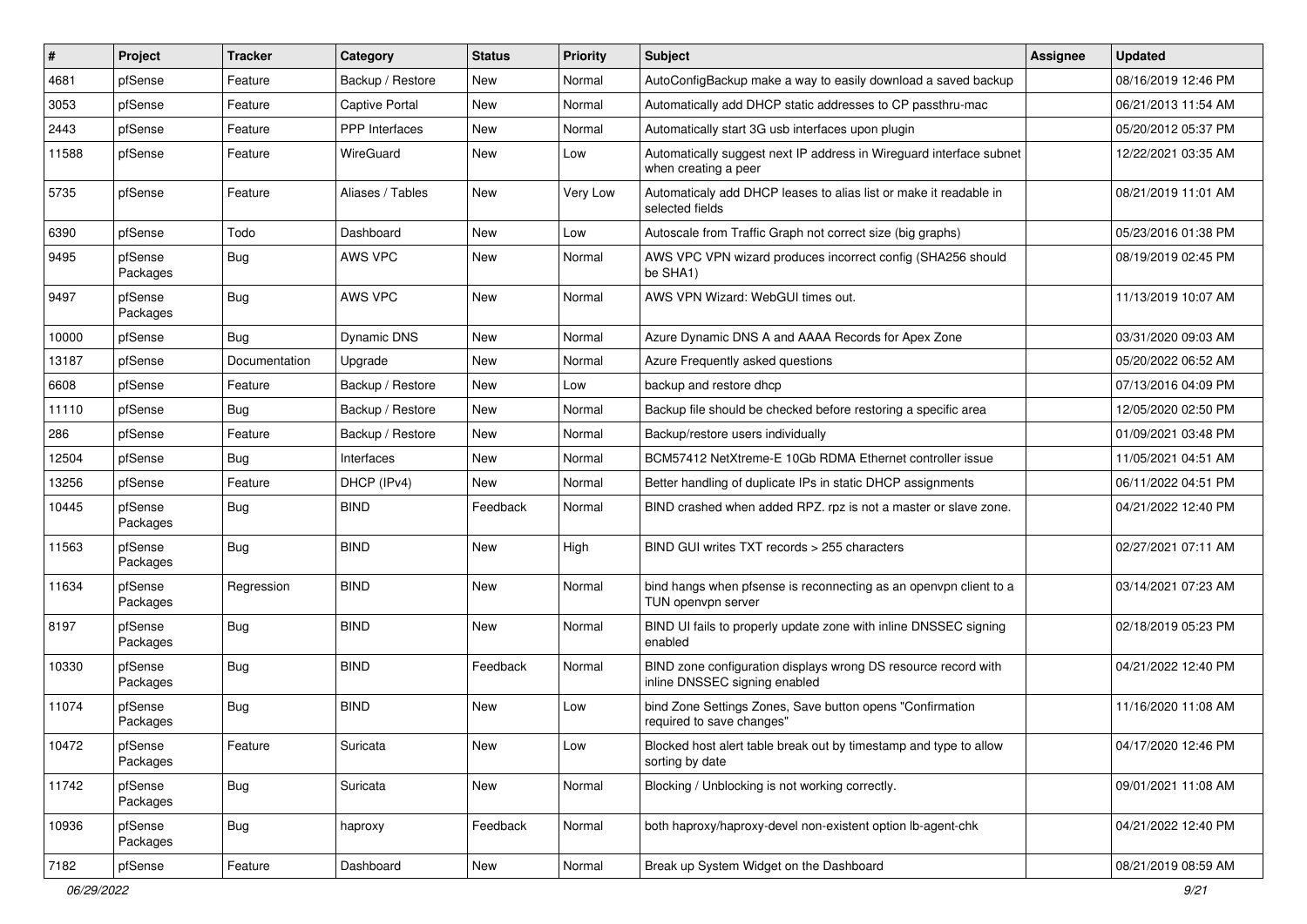| #     | Project             | <b>Tracker</b> | Category                | <b>Status</b> | <b>Priority</b> | <b>Subject</b>                                                                                                          | <b>Assignee</b> | <b>Updated</b>      |
|-------|---------------------|----------------|-------------------------|---------------|-----------------|-------------------------------------------------------------------------------------------------------------------------|-----------------|---------------------|
| 6580  | pfSense             | <b>Bug</b>     | <b>Operating System</b> | Confirmed     | Normal          | Bridge with down member interface sends ICMP unreachables<br>where it shouldn't                                         |                 | 07/05/2016 05:40 PM |
| 11139 | pfSense             | Documentation  | Interfaces              | <b>New</b>    | Normal          | <b>Bridges and VLANs</b>                                                                                                |                 | 12/07/2020 12:32 PM |
| 11890 | pfSense<br>Packages | Feature        | New Package<br>Request  | New           | Normal          | Browser-based "clientless" VPN                                                                                          |                 | 05/05/2021 07:26 AM |
| 11925 | pfSense             | Bug            | OpenVPN                 | New           | Normal          | Calling-Station-Id always set to WAN IP                                                                                 |                 | 05/14/2021 09:27 AM |
| 4707  | pfSense             | Feature        | Rules / NAT             | New           | Normal          | Can't override block port 0 rules in filter.inc                                                                         |                 | 08/13/2019 12:53 PM |
| 1620  | pfSense<br>Packages | Bug            | Squid                   | <b>New</b>    | Normal          | Can't use transparent proxy when using bridge.                                                                          |                 | 10/07/2021 04:19 AM |
| 12542 | pfSense             | <b>Bug</b>     | Virtual IP Addresses    | <b>New</b>    | Normal          | Cannot assign a same IPv6 Link-Local address to different<br>interfaces                                                 |                 | 11/25/2021 01:41 AM |
| 8263  | pfSense             | <b>Bug</b>     | Traffic Shaper (ALTQ)   | New           | Normal          | Cannot create a nonlinear `Link Share` service curve because of:<br>"the sum of the child bandwidth higher than parent" |                 | 11/05/2020 07:31 AM |
| 8614  | pfSense             | <b>Bug</b>     | DHCP (IPv4)             | New           | Normal          | Cannot remove Additional BOOTP/DHCP Options                                                                             |                 | 08/21/2019 09:15 AM |
| 12737 | pfSense             | <b>Bug</b>     | Certificates            | New           | Normal          | CApath is not defined by default in curl                                                                                |                 | 06/28/2022 12:01 PM |
| 7403  | pfSense<br>Packages | <b>Bug</b>     | FreeRADIUS              | <b>New</b>    | Normal          | Captive Portal + freeradius2 + MySQL problems with German<br>Umlaut                                                     |                 | 03/17/2017 09:12 AM |
| 11189 | pfSense             | Feature        | <b>Captive Portal</b>   | <b>New</b>    | Normal          | Captive Portal - Tarpit option                                                                                          |                 | 12/23/2020 06:44 PM |
| 7608  | pfSense<br>Packages | Feature        | FreeRADIUS              | <b>New</b>    | Very Low        | Captive Portal amount of traffic Account + Free Radius+Mysql                                                            |                 | 05/28/2017 09:08 AM |
| 9012  | pfSense<br>Packages | <b>Bug</b>     | Squid                   | New           | Very Low        | Captive Portal authentication in Squid Proxy Server does not work                                                       |                 | 10/12/2019 05:06 AM |
| 2963  | pfSense             | Feature        | <b>Captive Portal</b>   | <b>New</b>    | Normal          | Captive Portal MAC authentication request                                                                               |                 | 08/22/2017 09:09 PM |
| 7553  | pfSense             | Bug            | <b>Captive Portal</b>   | Confirmed     | Very Low        | Captive portal on a parent interface blocks traffic on VLAN<br>interfaces too                                           |                 | 08/19/2018 03:15 PM |
| 9627  | pfSense             | Feature        | <b>Captive Portal</b>   | <b>New</b>    | Normal          | Captive Portal only shows authenticated users                                                                           |                 | 08/14/2019 02:48 PM |
| 12357 | pfSense             | <b>Bug</b>     | Captive Portal          | <b>New</b>    | Normal          | Captive Portal popup Logout button loads full login page in popup<br>when clicked                                       |                 | 10/27/2021 12:10 PM |
| 4724  | pfSense             | Feature        | <b>Captive Portal</b>   | New           | Low             | Captive Portal Status Add Client Hostname                                                                               |                 | 05/22/2015 08:38 AM |
| 2573  | pfSense             | Feature        | <b>Captive Portal</b>   | <b>New</b>    | Normal          | Captive Portal support of RADIUS POD (Packet of Disconnect)                                                             |                 | 10/17/2016 03:14 AM |
| 2025  | pfSense             | Feature        | <b>Captive Portal</b>   | New           | Normal          | Captive Portal: Easy accessible Logout page instead of Logout<br>pop-up window                                          |                 | 02/06/2016 04:59 AM |
| 8251  | pfSense<br>Packages | Bug            | FreeRADIUS              | Feedback      | Normal          | Captiveportal + FreeRadius "Last activity" resets to Session start                                                      |                 | 08/13/2019 11:10 AM |
| 2545  | pfSense             | Feature        | Captive Portal          | New           | Low             | CaptivePortal: Custom "Re-authenticate every x minutes"                                                                 |                 | 07/08/2012 05:21 PM |
| 13222 | pfSense             | <b>Bug</b>     | UPnP/NAT-PMP            | New           | Normal          | CARP IP does not listen for NAT-PMP packets                                                                             |                 | 05/26/2022 02:28 PM |
| 12581 | pfSense             | Regression     | DHCP (IPv6)             | New           | Normal          | CARP IPv6 assigned address does not get advertised to endpoints<br>with RADV                                            |                 | 12/16/2021 02:34 PM |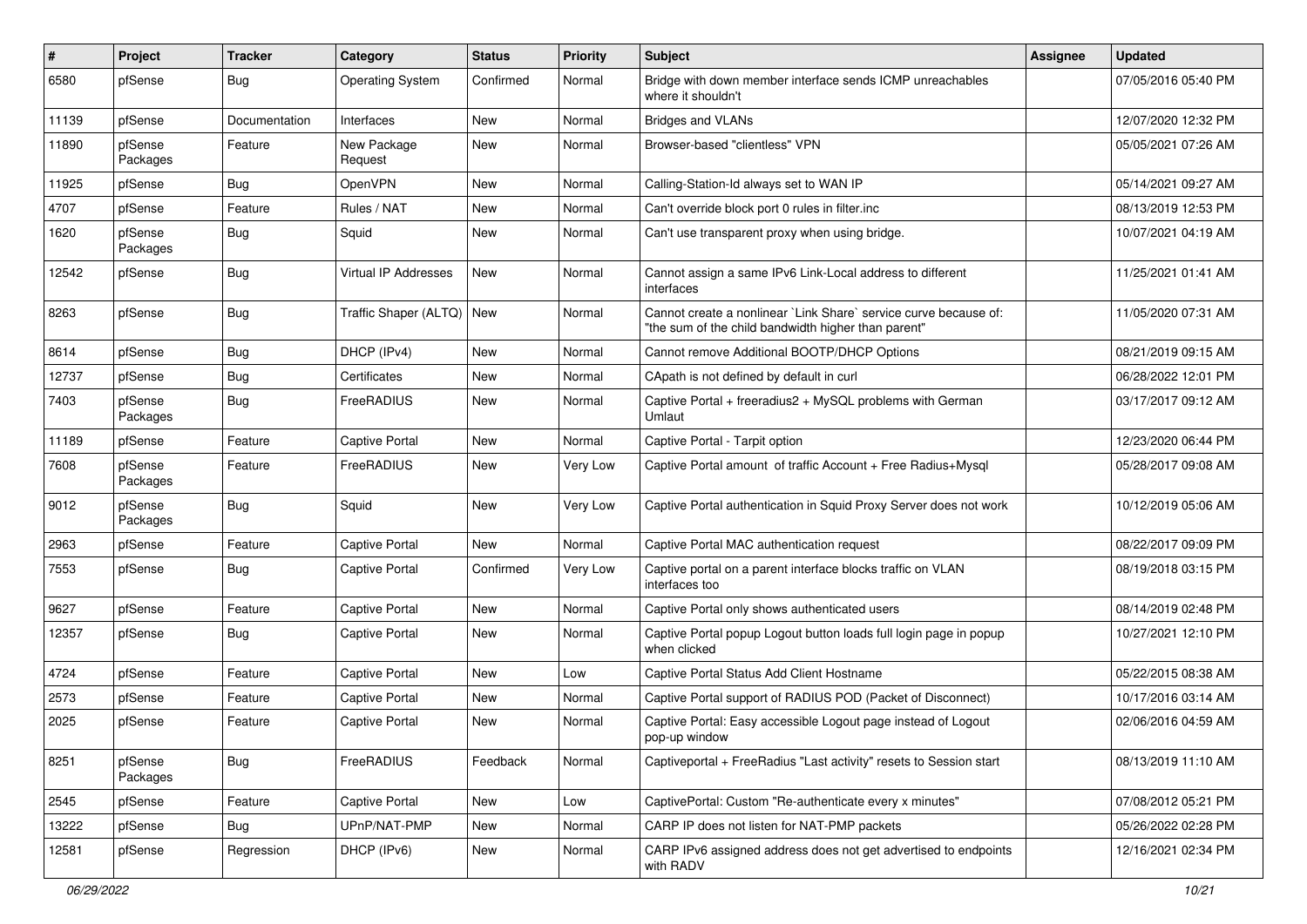| ∦     | Project             | <b>Tracker</b> | Category                 | <b>Status</b>                 | Priority | <b>Subject</b>                                                                                                  | Assignee | <b>Updated</b>      |
|-------|---------------------|----------------|--------------------------|-------------------------------|----------|-----------------------------------------------------------------------------------------------------------------|----------|---------------------|
| 4845  | pfSense             | <b>Bug</b>     | CARP                     | Confirmed                     | High     | CARP preemption doesn't switch to backup where connectivity<br>between systems is lost but not NIC link         |          | 07/28/2015 07:55 AM |
| 5567  | pfSense             | Feature        | Dashboard                | New                           | Low      | CARP status widget does not update in real time                                                                 |          | 08/20/2019 03:33 PM |
| 13063 | pfSense<br>Packages | Feature        | Cellular                 | <b>Pull Request</b><br>Review | Normal   | Cellular package shall support more modems and NMEA port                                                        |          | 05/06/2022 02:38 PM |
| 12382 | pfSense             | Regression     | <b>OpenVPN</b>           | New                           | Normal   | Certificate Depth checking creates OpenVPN micro-outages every<br>time a user authenticates after 2.5.2 upgrade |          | 01/17/2022 04:17 AM |
| 11203 | pfSense             | <b>Bug</b>     | Certificates             | <b>New</b>                    | Normal   | certificate manager very slow                                                                                   |          | 12/31/2020 11:57 AM |
| 13305 | pfSense             | Feature        | Certificates             | New                           | Normal   | Certificate Revocation page should show expiration date                                                         |          | 06/27/2022 10:26 AM |
| 10729 | pfSense             | <b>Bug</b>     | Package System           | New                           | Normal   | Certificate verification failed for pkg.freebsd.org                                                             |          | 07/05/2020 01:12 AM |
| 13294 | pfSense             | Feature        | Gateways                 | New                           | Low      | Change gateway name                                                                                             |          | 06/22/2022 06:07 PM |
| 13110 | pfSense             | <b>Bug</b>     | CARP                     | New                           | Very Low | changing CARP VIP address does not update outbound NAT<br>interface IP                                          |          | 05/03/2022 02:52 PM |
| 11169 | pfSense             | Feature        | Interfaces               | New                           | Very Low | Changing interface index order                                                                                  |          | 12/17/2020 05:44 AM |
| 12926 | pfSense             | <b>Bug</b>     | Interfaces               | Feedback                      | Normal   | Changing LAGG type on CARP interfaces makes VIPs go to an<br>"init" State                                       |          | 03/10/2022 10:52 AM |
| 12183 | pfSense             | Regression     | Interfaces               | New                           | Low      | Changing MAC address for PPP parent interface stopped working                                                   |          | 04/20/2022 04:16 PM |
| 12539 | pfSense             | <b>Bug</b>     | Interfaces               | New                           | Low      | Changing VLAN ID for LAN interface in assignments silently fails.                                               |          | 11/23/2021 04:12 AM |
| 9916  | pfSense<br>Packages | Feature        | <b>BIND</b>              | Feedback                      | Normal   | Check allow-transfer in custom option when the zone is slave                                                    |          | 04/21/2022 12:40 PM |
| 5786  | pfSense             | <b>Bug</b>     | Web Interface            | <b>New</b>                    | Normal   | Check WebConfigurator port for conflicts                                                                        |          | 04/21/2022 12:39 PM |
| 10645 | pfSense             | Feature        | Package System           | New                           | Very Low | Choosing active repo after restoring config but before starting pkgs<br>auto-installing                         |          | 09/22/2020 01:04 PM |
| 11625 | pfSense             | Feature        | OpenVPN                  | <b>New</b>                    | Normal   | Cisco-AVPair aliases support                                                                                    |          | 03/05/2021 12:35 AM |
| 13137 | pfSense<br>Packages | Feature        | pfBlockerNG              | New                           | Normal   | ckuethe/doh-blocklist.txt add to DoH feeds                                                                      |          | 05/07/2022 02:39 AM |
| 13073 | pfSense<br>Packages | <b>Bug</b>     | Squid                    | <b>New</b>                    | Normal   | ClamAV - clamd dies with high CPU load and thus the C-ICAP of<br>squid-reverse proxy causes http:500 errors     |          | 04/19/2022 05:38 AM |
| 12922 | pfSense             | Bug            | DHCP (IPv4)              | <b>New</b>                    | Normal   | Classless static routes received on DHCP WAN can override<br>chosen default gateway                             |          | 03/28/2022 10:08 AM |
| 11363 | pfSense             | <b>Bug</b>     | Installer                | New                           | Normal   | Clean Install 2.5.0 fails due to hardware incompability                                                         |          | 02/04/2021 11:06 AM |
| 12757 | pfSense             | <b>Bug</b>     | Diagnostics              | <b>Pull Request</b><br>Review | Very Low | Clean up /etc/inc/filter.inc use of pfctl -F                                                                    |          | 06/28/2022 12:01 PM |
| 8694  | pfSense             | Feature        | Authentication           | New                           | Very Low | Client CA Auth for PFSense WebGui                                                                               |          | 08/21/2019 09:25 AM |
| 12188 | pfSense<br>Packages | <b>Bug</b>     | OpenVPN Client<br>Export | New                           | Normal   | client export breaks multi remote configurations                                                                |          | 10/02/2021 05:58 PM |
| 12877 | pfSense             | Bug            | Dynamic DNS              | Feedback                      | Normal   | Cloudflare DynDNS fails to update more than two addresses                                                       |          | 05/29/2022 06:56 PM |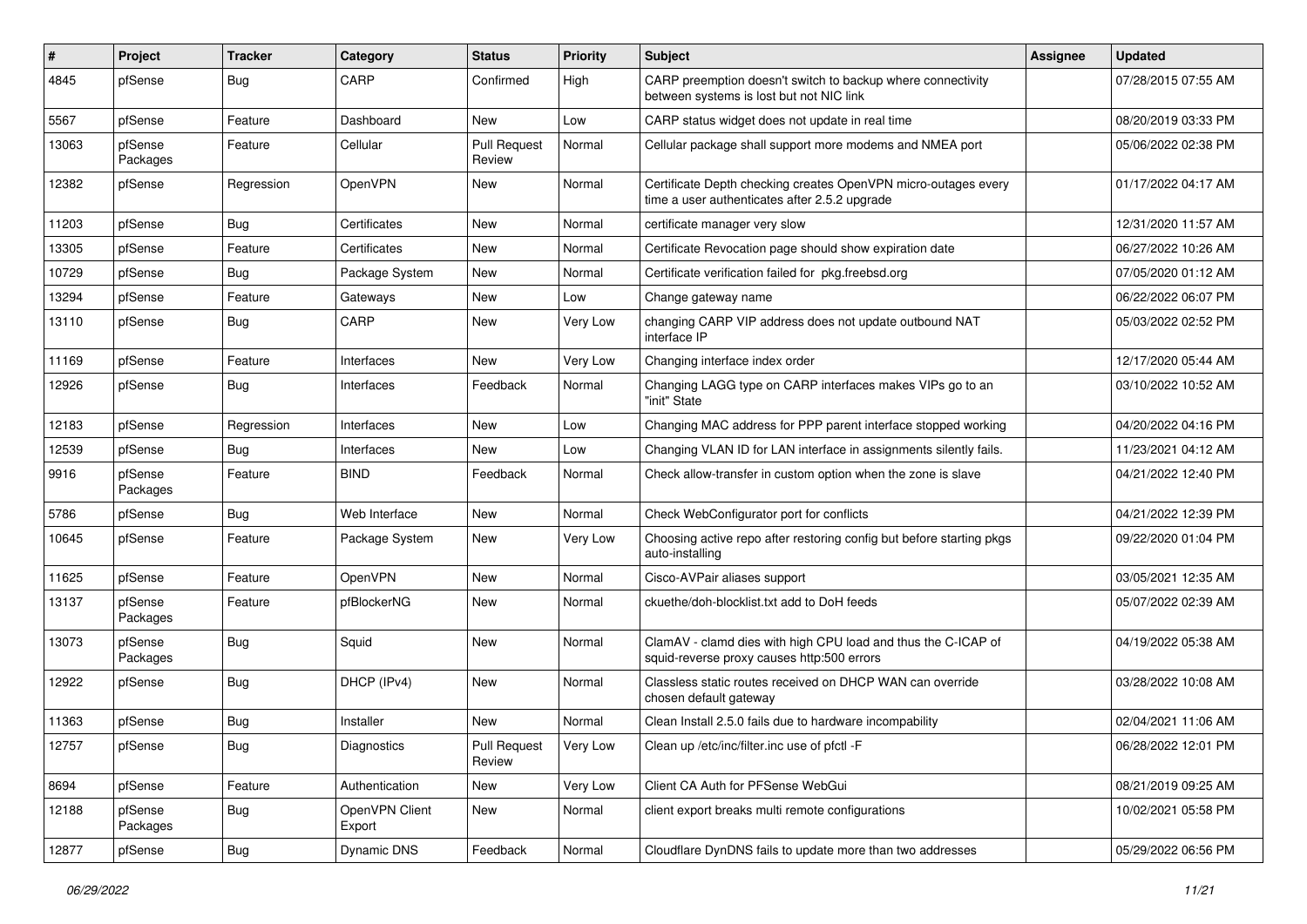| $\sharp$ | <b>Project</b>      | <b>Tracker</b> | Category                     | <b>Status</b>                 | Priority | <b>Subject</b>                                                                   | Assignee | <b>Updated</b>      |
|----------|---------------------|----------------|------------------------------|-------------------------------|----------|----------------------------------------------------------------------------------|----------|---------------------|
| 6470     | pfSense<br>Packages | Feature        | New Package<br>Request       | New                           | Normal   | CloudFlare Integration Module                                                    |          | 08/13/2019 01:23 PM |
| 13268    | pfSense             | Todo           | Console Menu                 | Ready To Test   Normal        |          | columns don't align nicely in console with medium-long interface<br>names        |          | 06/12/2022 10:32 PM |
| 7988     | pfSense             | Feature        | Web Interface                | New                           | Normal   | Compact Theme based on Compact-RED with the default theme<br>colors.             |          | 10/23/2017 05:34 AM |
| 6602     | pfSense             | Feature        | User Manager /<br>Privileges | New                           | Normal   | Config writes denied via "deny config write" permission should notify<br>as such |          | 08/20/2019 03:43 PM |
| 12214    | pfSense Docs        | Todo           | General                      | New                           | Low      | Connect to WebGui.                                                               |          | 08/05/2021 04:39 AM |
| 8279     | pfSense<br>Packages | Feature        | pfBlockerNG                  | New                           | Normal   | Consider adding a new option to the Rule Order                                   |          | 08/20/2019 09:00 AM |
| 11270    | pfSense             | Feature        | <b>VPN (Multiple Types)</b>  | New                           | Low      | Consider integrating Nebula mesh VPN                                             |          | 01/20/2021 03:34 PM |
| 6022     | pfSense<br>Packages | Feature        | New Package<br>Request       | New                           | Normal   | Consider MLVPN for bonded VPN                                                    |          | 01/30/2021 05:24 PM |
| 6960     | pfSense             | Feature        | DHCP (IPv4)                  | New                           | Normal   | Consider replacing ISC DHCP server with KEA DHCP                                 |          | 09/24/2020 01:59 PM |
| 10404    | pfSense             | Feature        | <b>NTPD</b>                  | New                           | Normal   | Consider using chrony for NTP services                                           |          | 11/23/2021 06:59 PM |
| 12850    | pfSense             | Bug            | Routing                      | New                           | Low      | Console error during boot: "route: route has not been found"                     |          | 02/22/2022 08:27 AM |
| 9149     | pfSense             | <b>Bug</b>     | Package System               | New                           | Low      | Continued issues with /tmp and /var in RAM on 2.4                                |          | 11/24/2018 11:56 AM |
| 10530    | pfSense             | <b>Bug</b>     | Upgrade                      | New                           | Normal   | Convert config version to be based on product version                            |          | 04/21/2022 12:39 PM |
| 11268    | pfSense             | <b>Bug</b>     | Web Interface                | New                           | Normal   | Cookie named 'id' prevents Edit form fields being set properly                   |          | 09/03/2021 06:16 AM |
| 12258    | pfSense<br>Packages | <b>Bug</b>     | WireGuard                    | Feedback                      | Normal   | Copy key buttons only work in HTTPS mode                                         |          | 02/03/2022 04:57 AM |
| 12467    | pfSense             | <b>Bug</b>     | <b>Captive Portal</b>        | New                           | Normal   | CP error on client disconnect after reboot                                       |          | 10/17/2021 05:35 AM |
| 10462    | pfSense<br>Packages | Feature        | <b>LCDProc</b>               | <b>Pull Request</b><br>Review | Normal   | <b>CPU Temp Screen</b>                                                           |          | 11/29/2021 08:28 AM |
| 6215     | pfSense             | Feature        | Web Interface                | New                           | Normal   | Create consistent UI for admin access security                                   |          | 04/20/2016 03:05 PM |
| 12804    | pfSense Docs        | New Content    | General                      | New                           | Very Low | Create Slack documentation                                                       |          | 02/15/2022 04:59 PM |
| 4472     | pfSense             | Feature        | Build / Release              | New                           | Normal   | Cryptographically sign every (sub-)release                                       |          | 08/13/2019 12:53 PM |
| 6803     | pfSense             | <b>Bug</b>     | Web Interface                | New                           | Normal   | CSRF timeout occurs when it (probably) shouldn't                                 |          | 11/03/2016 09:43 PM |
| 7943     | pfSense             | <b>Bug</b>     | Web Interface                | New                           | Normal   | CSS Overflow Fix for Drop Down Menus in webConfigurator                          |          | 11/21/2020 02:54 PM |
| 5619     | pfSense             | Feature        | <b>Operating System</b>      | New                           | Normal   | Curl with ARES support                                                           |          | 08/13/2019 02:56 PM |
| 11573    | pfSense<br>Packages | Feature        | New Package<br>Request       | New                           | Normal   | <b>Custom Commands</b>                                                           |          | 03/16/2021 07:28 PM |
| 13200    | pfSense<br>Packages | Feature        | pfBlockerNG                  | New                           | Normal   | Custom DNS Servers for Alert settings                                            |          | 05/23/2022 06:16 AM |
| 13044    | pfSense<br>Packages | Feature        | Mail report                  | New                           | Normal   | Customized reporting                                                             |          | 04/11/2022 09:22 AM |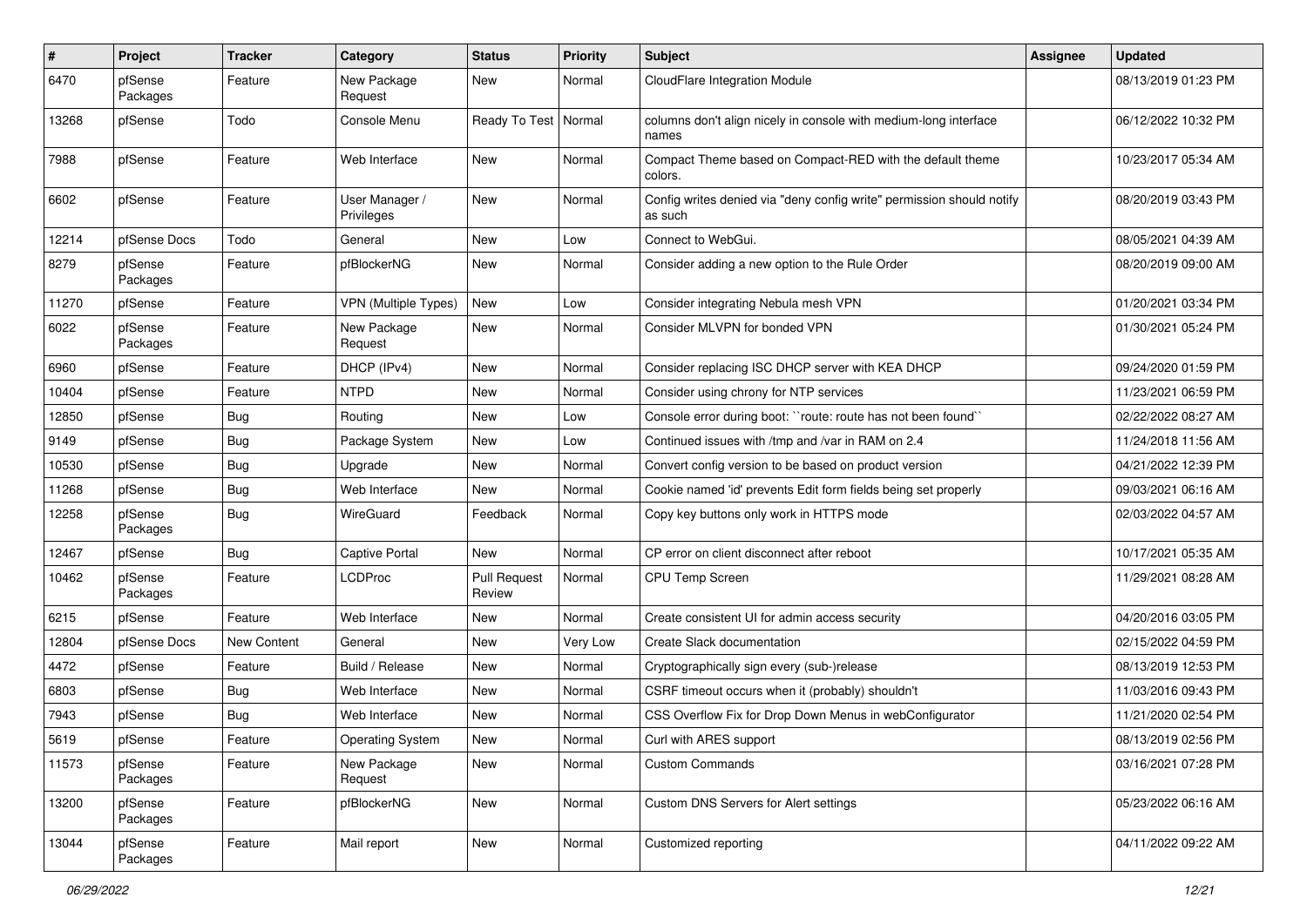| $\pmb{\#}$ | Project             | <b>Tracker</b> | Category               | <b>Status</b> | <b>Priority</b> | <b>Subject</b>                                                                                  | <b>Assignee</b> | <b>Updated</b>      |
|------------|---------------------|----------------|------------------------|---------------|-----------------|-------------------------------------------------------------------------------------------------|-----------------|---------------------|
| 13198      | pfSense<br>Packages | Feature        | pfBlockerNG            | New           | Normal          | Dark Theme Styling issues - Alerts White bar                                                    |                 | 05/23/2022 06:05 AM |
| 9677       | pfSense             | Bug            | Dashboard              | New           | Normal          | Dashboard hangs when widget needs data from a remote host<br>which is down                      |                 | 08/13/2019 09:15 AM |
| 6614       | pfSense             | Bug            | Web Interface          | Confirmed     | Normal          | Dashboard high CPU usage                                                                        |                 | 07/14/2016 03:04 PM |
| 12423      | pfSense<br>Packages | <b>Bug</b>     | pfBlockerNG            | Feedback      | Normal          | Dashboard shows "SQLite database missing, Force Reload DNSBL<br>to recover!"                    |                 | 12/31/2021 01:06 PM |
| 10601      | pfSense<br>Packages | <b>Bug</b>     | Status Monitoring      | New           | Normal          | Dashboard->Traffic Graphs Scale is capped for outbound                                          |                 | 05/29/2020 10:13 AM |
| 8406       | pfSense             | <b>Bug</b>     | Dynamic DNS            | New           | Normal          | DDNS IPV6 Cloudflare Client does not detect PPOE address                                        |                 | 03/31/2018 11:56 AM |
| 3534       | pfSense             | Feature        | DHCP (IPv4)            | New           | Normal          | DDNS using arbitrary zone primary                                                               |                 | 07/08/2014 11:40 AM |
| 11177      | pfSense             | Bug            | Dynamic DNS            | New           | Normal          | DDNSv6 not using Check IP Services                                                              |                 | 12/21/2020 05:02 AM |
| 13159      | pfSense             | Todo           | Web Interface          | New           | Very Low        | Decrease distance between img-buttons in webGUI to eliminate<br>mistake entry                   |                 | 05/14/2022 06:52 AM |
| 10160      | pfSense<br>Packages | Feature        | New Package<br>Request | New           | Normal          | Dedicated Maxmind GeoIP package including license registration                                  |                 | 01/03/2020 10:31 PM |
| 13195      | pfSense<br>Packages | Feature        | pfBlockerNG            | New           | Normal          | Dedicated website for Feed mangement - Community Driven                                         |                 | 05/23/2022 05:22 AM |
| 10144      | pfSense             | Feature        | Web Interface          | New           | Low             | Default Sort Order, DHCP Leases                                                                 |                 | 12/31/2019 06:47 PM |
| 12509      | pfSense             | Bug            | OpenVPN                | New           | Normal          | Deffered authentication does not work with auth-gen-token<br>external-auth or pusk "auth-token" |                 | 11/08/2021 04:01 AM |
| 8836       | pfSense<br>Packages | Feature        | FreeRADIUS             | New           | Normal          | Define Idap group vlan assignment in users file                                                 |                 | 08/26/2018 07:53 AM |
| 12543      | pfSense             | <b>Bug</b>     | Web Interface          | Feedback      | Normal          | Deleteing a Outbound NAT rule gave me an empty rule and<br>displayed php error in UI.           |                 | 02/14/2022 04:36 AM |
| 12451      | pfSense             | <b>Bug</b>     | Virtual IP Addresses   | New           | Normal          | deleteVIP() does not check RFC2136 Update Source                                                |                 | 10/13/2021 10:06 AM |
| 13263      | pfSense             | <b>Bug</b>     | DHCP (IPv4)            | New           | Low             | Deleting a static DHCP entry when the related IP is not in the arp<br>table spams the log       |                 | 06/10/2022 11:18 AM |
| 10822      | pfSense             | Bug            | DHCP (IPv6)            | New           | Normal          | Deprecated IPv6 prefix won't be announced as deprecated to clients                              |                 | 08/10/2020 09:23 AM |
| 11092      | pfSense<br>Packages | Feature        | pfBlockerNG            | New           | Normal          | Detecting DNS tunneling                                                                         |                 | 11/21/2020 04:53 AM |
| 9384       | pfSense             | <b>Bug</b>     | Interfaces             | Confirmed     | Normal          | devd putting "\$" before variable contents when using single quotes                             |                 | 04/21/2022 12:39 PM |
| 13273      | pfSense             | Bug            | DHCP (IPv4)            | New           | Normal          | dhclient can use conflicting recorded leases                                                    |                 | 06/14/2022 11:07 AM |
| 6845       | pfSense             | Feature        | Interfaces             | New           | Normal          | DHCP / DHCPv6 WAN client status page                                                            |                 | 08/19/2019 12:37 PM |
| 6362       | pfSense             | <b>Bug</b>     | DHCP (IPv4)            | Confirmed     | Normal          | DHCP Client ID not used                                                                         |                 | 07/09/2021 06:30 AM |
| 8526       | pfSense             | <b>Bug</b>     | Interfaces             | New           | Normal          | DHCP client ignores server replies when 802.1q tagging is used                                  |                 | 08/14/2019 10:52 AM |
| 13279      | pfSense             | <b>Bug</b>     | Interfaces             | New           | Normal          | DHCP config override affects Gateway installation.                                              |                 | 06/17/2022 07:25 AM |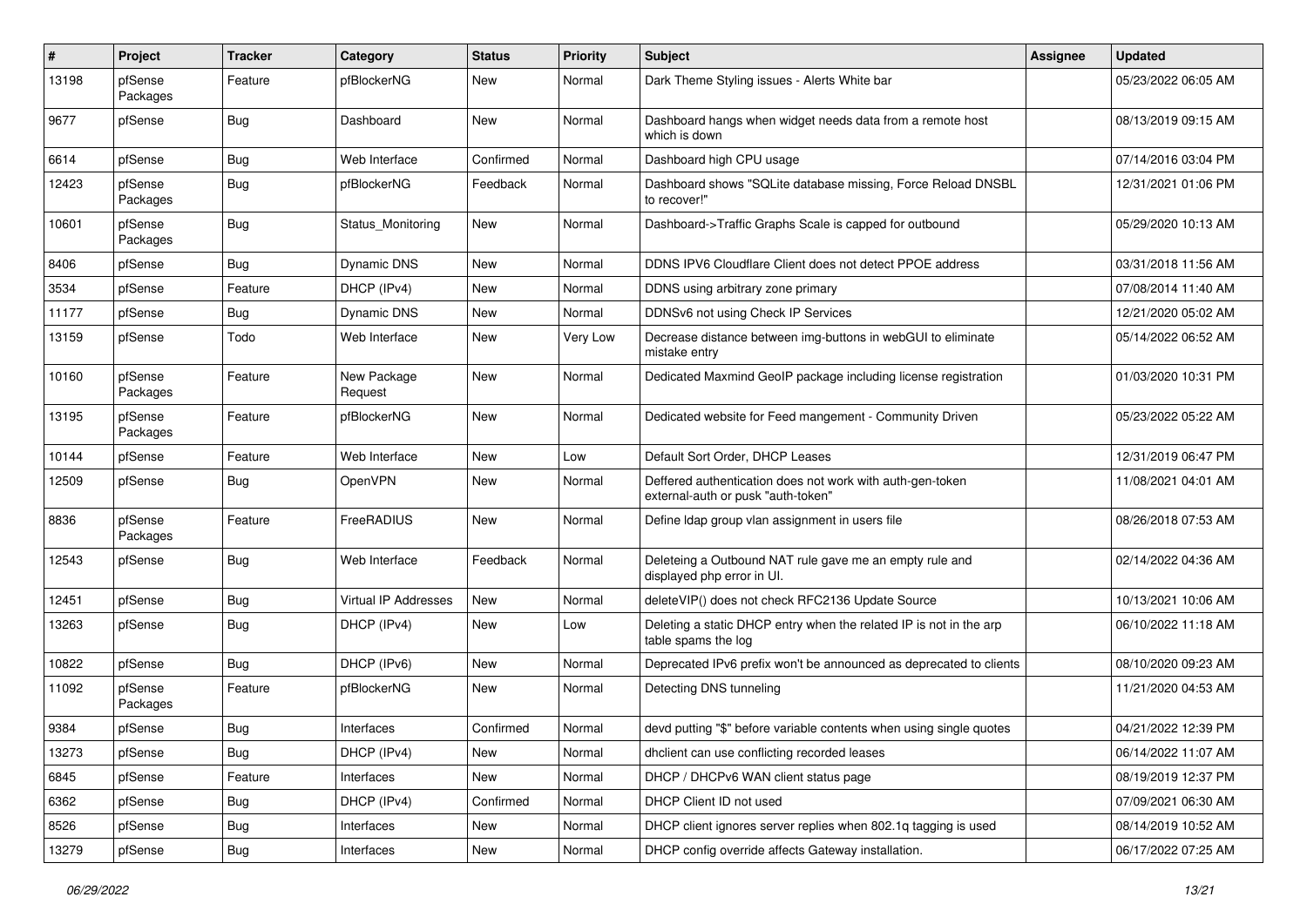| #     | Project      | <b>Tracker</b>   | Category                            | <b>Status</b>                 | <b>Priority</b> | <b>Subject</b>                                                                                | Assignee | <b>Updated</b>      |
|-------|--------------|------------------|-------------------------------------|-------------------------------|-----------------|-----------------------------------------------------------------------------------------------|----------|---------------------|
| 10345 | pfSense      | Feature          | DHCP (IPv4)                         | New                           | Normal          | DHCP lease distinction between online and offline                                             |          | 03/16/2020 07:56 AM |
| 10250 | pfSense      | Feature          | DHCP (IPv4)                         | New                           | Very Low        | DHCP lease view by interface                                                                  |          | 02/11/2020 07:47 AM |
| 10280 | pfSense      | Feature          | Dashboard                           | New                           | Low             | <b>DHCP Leases widget</b>                                                                     |          | 11/07/2020 09:18 PM |
| 12067 | pfSense      | <b>Bug</b>       | DHCP (IPv4)                         | New                           | Very Low        | <b>DHCP Monitoring Statistics Error</b>                                                       |          | 06/21/2021 08:39 AM |
| 7329  | pfSense      | Bug              | <b>DNS Forwarder</b>                | New                           | Low             | <b>DHCP Not Updating DNS</b>                                                                  |          | 01/21/2022 09:16 PM |
| 8879  | pfSense      | Feature          | DHCP (IPv4)                         | New                           | Very Low        | DHCP options ADD force options                                                                |          | 09/07/2018 09:14 AM |
| 4680  | pfSense      | <b>Bug</b>       | <b>DHCP Relay</b>                   | New                           | Normal          | DHCP relay does not work with DHCP server on other end of<br>OpenVPN tunnel                   |          | 05/05/2015 06:55 PM |
| 12508 | pfSense      | Bug              | <b>DHCP Relay</b>                   | New                           | Normal          | DHCP Relay over VPN                                                                           |          | 11/06/2021 11:25 AM |
| 11149 | pfSense      | <b>Bug</b>       | <b>DHCP Relay</b>                   | New                           | Normal          | DHCP relay won't start with DHCP server behind gateway                                        |          | 03/22/2021 05:13 AM |
| 11004 | pfSense      | Feature          | DHCP (IPv4)                         | New                           | Low             | DHCP reservations with no IP address show entries in DHCP leases                              |          | 10/26/2020 07:22 AM |
| 3404  | pfSense      | <b>Bug</b>       | DHCP (IPv4)                         | New                           | Normal          | DHCP Server Fails to Start on Interfaces that are Slow to Come<br><b>Online During Boot</b>   |          | 02/11/2014 05:09 PM |
| 12947 | pfSense      | Bug              | DHCP (IPv6)                         | <b>Pull Request</b><br>Review | Normal          | DHCP6 client does not take any action if the interface IPv6 address<br>changes during renewal |          | 06/28/2022 12:01 PM |
| 8173  | pfSense      | Feature          | Interfaces                          | New                           | Normal          | dhcp6c - RAW Options                                                                          |          | 05/29/2022 05:34 PM |
| 6691  | pfSense      | <b>Bug</b>       | DHCP (IPv6)                         | New                           | Normal          | dhcp6c quits after only two tries if no response was received                                 |          | 12/07/2020 04:25 PM |
| 13237 | pfSense      | <b>Bug</b>       | DHCP (IPv6)                         | New                           | Normal          | dhcp6c script cannot be executed safely                                                       |          | 06/01/2022 11:20 AM |
| 4061  | pfSense      | <b>Bug</b>       | DHCP (IPv4)                         | Confirmed                     | Normal          | dhcpd doesn't send client-hostname to peer, breaking DHCP lease<br>registrations w/HA         |          | 02/24/2017 08:58 PM |
| 2983  | pfSense      | Feature          | DHCP (IPv4)                         | New                           | Normal          | DHCPD: Add vendor-class-identifier and MAC-OIDs                                               |          | 05/29/2020 09:24 PM |
| 12959 | pfSense      | <b>Bug</b>       | DHCP (IPv4)                         | Feedback                      | Normal          | dhcplease process wrongly update host file if client-hostname is<br>empty                     |          | 03/28/2022 10:26 AM |
| 6051  | pfSense      | <b>Bug</b>       | DHCP (IPv6)                         | New                           | Normal          | DHCPv6 Client Failure for additional WAN Address causes<br>2-seconds-service-restart-loop     |          | 12/03/2020 01:08 AM |
| 10715 | pfSense      | Bug              | <b>DHCP Relay</b>                   | New                           | Normal          | DHCPv6 relay always uses the "first" IPv6 address of an interface                             |          | 06/29/2020 05:01 AM |
| 5950  | pfSense      | Feature          | DHCP (IPv6)                         | New                           | Normal          | DHCPv6 Server support for PD of PD-obtained networks                                          |          | 03/04/2016 03:04 AM |
| 12602 | pfSense      | Feature          | Dynamic DNS                         | New                           | Normal          | DHCPv6 should allow DDNS Client updates for hosts                                             |          | 12/15/2021 11:00 AM |
| 8435  | pfSense      | <b>Bug</b>       | Interfaces                          | <b>New</b>                    | Normal          | DHCPv6 unusable in certain circumstances (US AT&T Fiber, etc.)                                |          | 08/14/2019 10:52 AM |
| 1883  | pfSense      | Feature          | <b>Traffic Shaper</b><br>(Limiters) | New                           | Normal          | Diag > Limiter Info presentation enhancement                                                  |          | 08/20/2019 03:46 PM |
| 12791 | pfSense Docs | New Content      | Diagnostics                         | New                           | Normal          | Diagnostic Information for Support (pfSense)                                                  |          | 02/13/2022 08:49 PM |
| 9343  | pfSense      | <b>Bug</b>       | DHCP (IPv4)                         | New                           | Normal          | diag_arp.php times out with large DHCPD leases table                                          |          | 08/14/2019 01:19 PM |
| 7590  | pfSense      | Bug              | Diagnostics                         | New                           | Normal          | diag_edit do not save when nothing to sae (in directory browse<br>view)                       |          | 05/20/2017 05:04 PM |
| 7589  | pfSense      | <sub>I</sub> Bug | Diagnostics                         | New                           | Normal          | diag_edit.php old print_info_box                                                              |          | 05/20/2017 05:02 PM |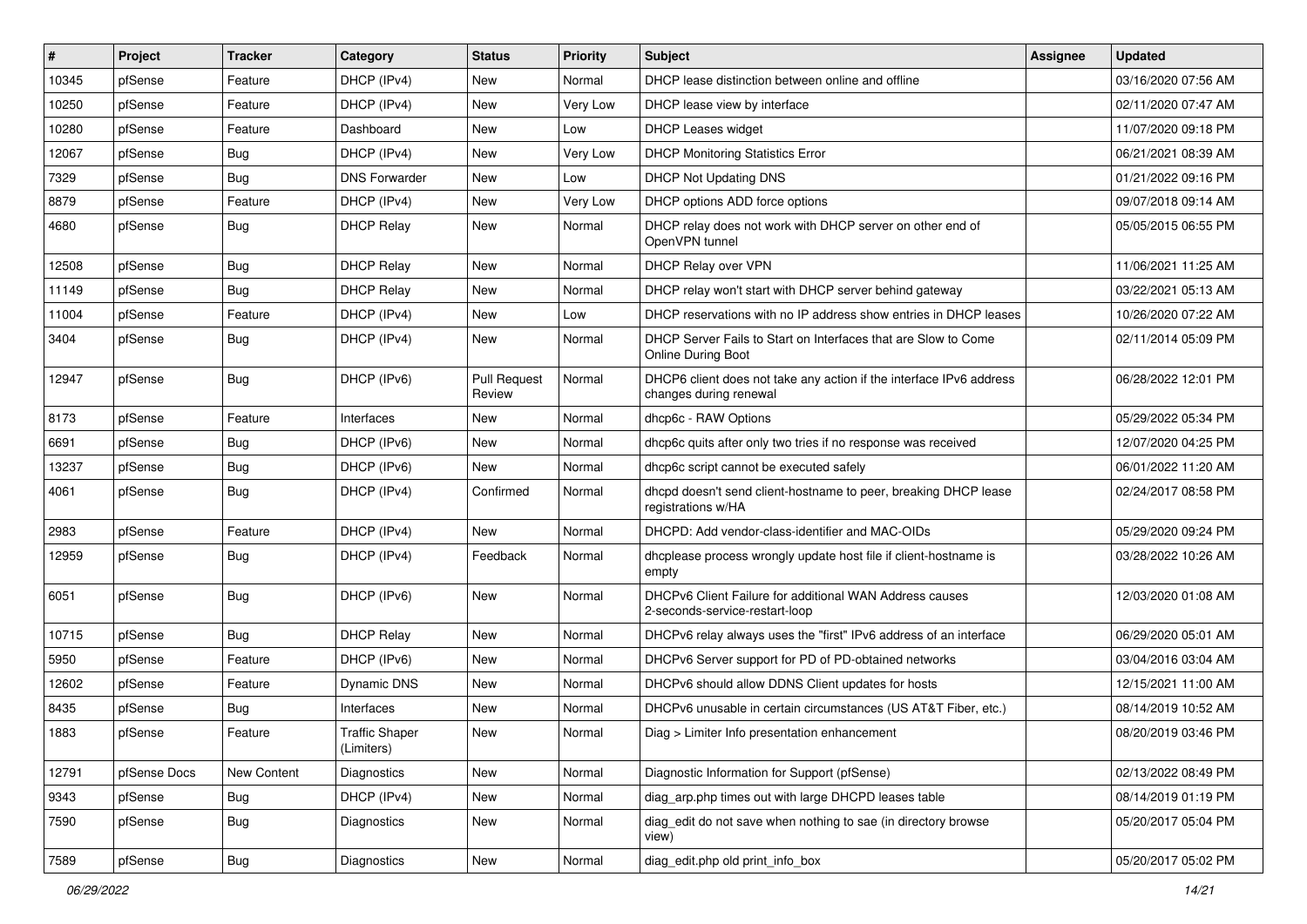| #     | <b>Project</b>      | <b>Tracker</b> | Category                            | <b>Status</b> | <b>Priority</b> | <b>Subject</b>                                                                                    | <b>Assignee</b> | <b>Updated</b>      |
|-------|---------------------|----------------|-------------------------------------|---------------|-----------------|---------------------------------------------------------------------------------------------------|-----------------|---------------------|
| 8232  | pfSense<br>Packages | Feature        | haproxy                             | New           | Normal          | different ssl options based on the sni name                                                       |                 | 01/30/2019 10:36 AM |
| 7476  | pfSense             | <b>Bug</b>     | Logging                             | New           | Normal          | Dirty buffer used to build log messages?                                                          |                 | 04/17/2017 09:51 PM |
| 10464 | pfSense             | Todo           | Upgrade                             | New           | Low             | Disallow package updates when a system update is available                                        |                 | 04/21/2022 12:39 PM |
| 7314  | pfSense             | <b>Bug</b>     | <b>RRD Graphs</b>                   | New           | Low             | Discrepancy in ntp monitoring view                                                                |                 | 02/24/2017 08:37 PM |
| 6789  | pfSense<br>Packages | Feature        | Squid                               | New           | Normal          | disgest_ldap_auth                                                                                 |                 | 08/13/2019 09:57 AM |
| 2367  | pfSense             | <b>Bug</b>     | Rules / NAT                         | New           | Normal          | display negate rules in firewall rules.php and evaluate when added                                |                 | 05/07/2012 06:11 PM |
| 7441  | pfSense             | Feature        | DHCP (IPv4)                         | New           | Low             | Display start/end times for Static Mapping leases on DHCP<br>Leases/DHCPv6 Leases                 |                 | 08/21/2019 10:48 AM |
| 13138 | pfSense<br>Packages | Feature        | pfBlockerNG                         | New           | Normal          | DNS over HTTPS/TLS Blocking should be removed from<br>SafeSearch                                  |                 | 05/07/2022 02:52 AM |
| 13254 | pfSense             | <b>Bug</b>     | <b>DNS Resolver</b>                 | New           | Normal          | DNS resolver does not update "unbound.conf" file during link down<br>events                       |                 | 06/28/2022 12:01 PM |
| 6103  | pfSense             | Feature        | <b>DNS Resolver</b>                 | New           | Normal          | DNS Resolver Outgoing Interfaces should be able to use Gateway<br>Groups                          |                 | 10/21/2019 08:02 AM |
| 7453  | pfSense<br>Packages | Bug            | <b>ACME</b>                         | New           | Normal          | DNS-ovh need to save or display consumer key                                                      |                 | 04/06/2017 10:54 AM |
| 11099 | pfSense<br>Packages | Feature        | pfBlockerNG                         | New           | Normal          | DNSBL blocking by schedule                                                                        |                 | 11/25/2020 12:12 AM |
| 12414 | pfSense<br>Packages | <b>Bug</b>     | pfBlockerNG                         | Feedback      | Normal          | DNSBL SafeSearch page displays input validation error if DoH /<br>DoT blocking is not enabled     |                 | 12/30/2021 02:49 PM |
| 13236 | pfSense Docs        | Todo           | Products                            | <b>New</b>    | Normal          | Document link speed limitations with igc and ix on 6100/4100                                      |                 | 05/31/2022 05:53 PM |
| 11147 | pfSense             | <b>Bug</b>     | Dynamic DNS                         | New           | Normal          | Domeneshop DynDNS IPv4 and IPv6                                                                   |                 | 12/09/2020 11:47 PM |
| 13267 | pfSense             | <b>Bug</b>     | <b>OpenVPN</b>                      | New           | Normal          | dpinger continues to run on OpenVPN gateway after OpenVPN<br>service is stopped.                  |                 | 06/12/2022 02:49 PM |
| 12829 | pfSense             | <b>Bug</b>     | <b>Traffic Shaper</b><br>(Limiters) | Feedback      | Normal          | Dummynet kernel module fails to load after upgrade.                                               |                 | 03/17/2022 09:26 AM |
| 7903  | pfSense<br>Packages | Feature        | New Package<br>Request              | New           | Normal          | Duo ssh package                                                                                   |                 | 01/16/2021 12:44 AM |
| 12894 | pfSense Plus        | <b>Bug</b>     | Certificates                        | New           | Low             | duplicating freshly created certificates through refreshing                                       |                 | 03/03/2022 02:35 PM |
| 8432  | pfSense             | <b>Bug</b>     | Dynamic DNS                         | New           | Normal          | Dynamic DNS Client gives an error that it can't find IPv6 address<br>when WAN interface is a LAGG |                 | 09/17/2020 05:23 AM |
| 6493  | pfSense             | <b>Bug</b>     | Web Interface                       | Confirmed     | Normal          | Dynamic DNS clients slow page load                                                                |                 | 06/17/2016 03:43 AM |
| 11084 | pfSense             | Feature        | Dynamic DNS                         | New           | Normal          | Dynamic DNS include option to specify virtual IP addresses                                        |                 | 11/19/2020 01:26 PM |
| 7418  | pfSense             | Feature        | Dynamic DNS                         | New           | Normal          | Dynamic dns should be sorted interface name                                                       |                 | 08/21/2019 08:58 AM |
| 7551  | pfSense             | <b>Bug</b>     | Rules / NAT                         | New           | Normal          | Dynamic IPsec endpoints not added to rule set after WAN down/up                                   |                 | 05/16/2017 02:26 PM |
| 986   | pfSense             | Feature        | Web Interface                       | New           | Normal          | Dynamic states view                                                                               |                 | 02/06/2016 04:58 AM |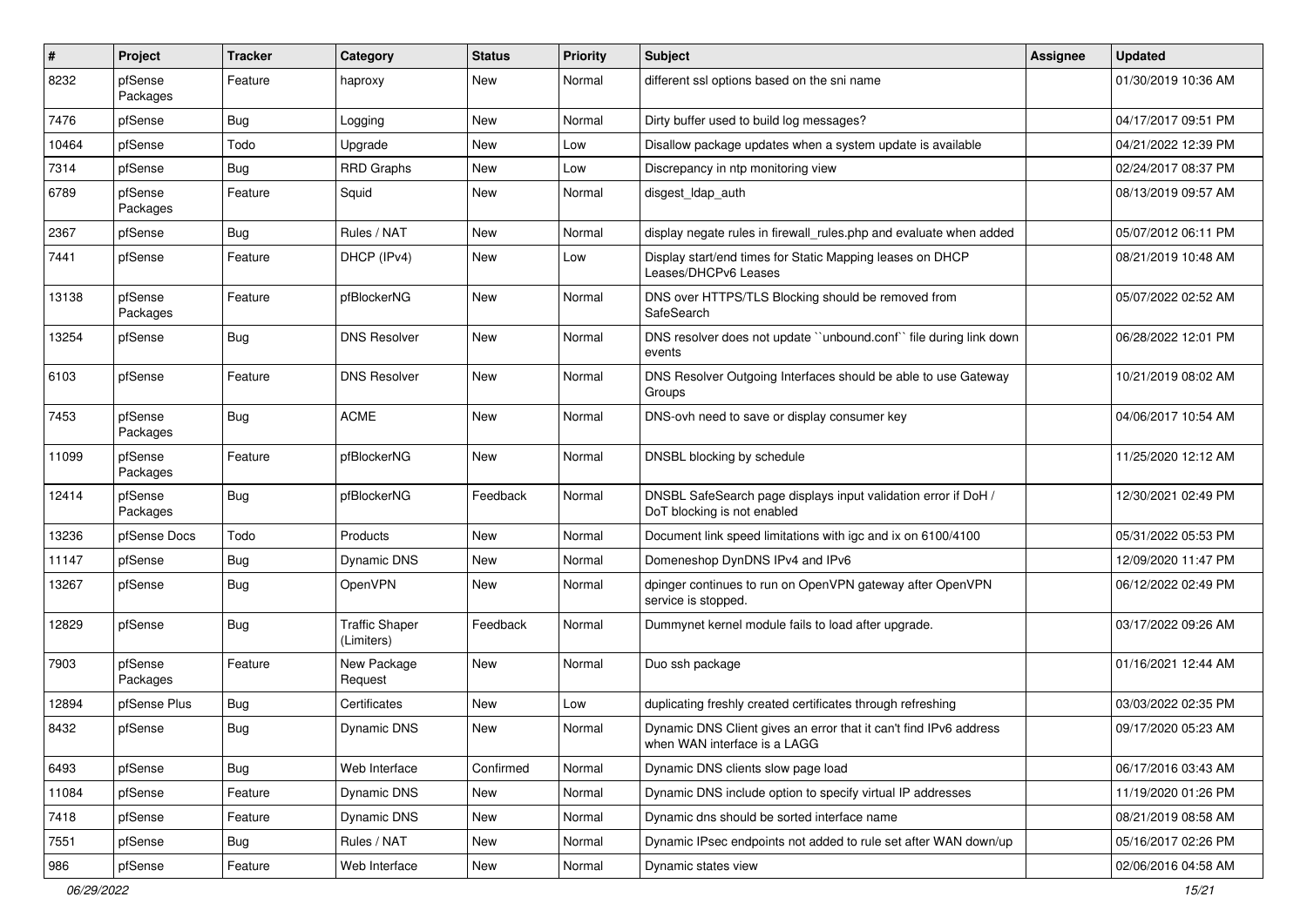| $\vert$ # | Project             | <b>Tracker</b> | Category                 | <b>Status</b> | <b>Priority</b> | <b>Subject</b>                                                                                 | <b>Assignee</b> | <b>Updated</b>      |
|-----------|---------------------|----------------|--------------------------|---------------|-----------------|------------------------------------------------------------------------------------------------|-----------------|---------------------|
| 11963     | pfSense<br>Packages | Feature        | <b>FRR</b>               | New           | Normal          | Dynamically change OSPF interface costs on selected interfaces on<br><b>CARP</b> event         |                 | 05/26/2021 04:13 AM |
| 12308     | pfSense<br>Packages | Feature        | New Package<br>Request   | New           | Normal          | Dynamicaly Update Firewall Aliases from OpenVPN LDAP Group<br>membership of the connected user |                 | 08/27/2021 12:51 AM |
| 7292      | pfSense             | Feature        | Dynamic DNS              | <b>New</b>    | Normal          | DynamicDNS configuration does not sync to HA secondary                                         |                 | 02/21/2017 04:56 PM |
| 9664      | pfSense             | Bug            | Dynamic DNS              | <b>New</b>    | Normal          | DynDNS and Dual-wan problem with CloudFlare (works with No-lp)                                 |                 | 08/03/2019 10:00 AM |
| 9805      | pfSense             | Bug            | Dynamic DNS              | New           | Normal          | dynDNS cloudflare multiple entries                                                             |                 | 10/02/2019 04:51 PM |
| 11980     | pfSense<br>Packages | Bug            | FreeRADIUS               | Feedback      | Normal          | EAP does not work with SQL backend                                                             |                 | 07/21/2021 07:24 AM |
| 8474      | pfSense             | Feature        | <b>High Availability</b> | <b>New</b>    | Low             | Easier Conversion to HA Pair from Existing Non-HA Firewall                                     |                 | 04/19/2018 11:52 PM |
| 12705     | pfSense             | Bug            | <b>IPsec</b>             | Incomplete    | Normal          | ECDSA certificate does not work for IPSec VPN phase 1                                          |                 | 01/24/2022 03:22 PM |
| 7085      | pfSense             | Feature        | Rules / NAT              | New           | Normal          | <b>Edit Firewall Rules Seperator</b>                                                           |                 | 09/10/2017 09:15 AM |
| 3465      | pfSense             | <b>Bug</b>     | Traffic Shaper (ALTQ)    | New           | Normal          | Editing Traffic Shaper queues causes status queues.php error                                   |                 | 02/19/2014 01:53 AM |
| 10467     | pfSense             | Feature        | Notifications            | New           | Very Low        | Email alert functionality for system health                                                    |                 | 05/21/2020 06:02 AM |
| 13224     | pfSense             | <b>Bug</b>     | <b>Notifications</b>     | New           | Normal          | Email notification flood when UPS (NUT) and WAN send<br>notifications                          |                 | 05/27/2022 01:58 AM |
| 4128      | pfSense             | Feature        | <b>Notifications</b>     | New           | Normal          | Email notification webgui configuration                                                        |                 | 11/18/2021 12:48 PM |
| 10718     | pfSense             | Feature        | <b>Notifications</b>     | New           | Normal          | Email notifications - add new field to enter a from: name                                      |                 | 07/01/2020 09:08 AM |
| 11567     | pfSense<br>Packages | Feature        | Mail report              | New           | Normal          | Email report add a note filed request                                                          |                 | 02/27/2021 03:44 PM |
| 8570      | pfSense             | Bug            | <b>XML Parser</b>        | New           | Normal          | Empty (dn)shaper config gets populated with newline                                            |                 | 08/20/2019 02:45 PM |
| 6647      | pfSense             | Todo           | Web Interface            | <b>New</b>    | Very Low        | <b>Enable Additional Security Headers</b>                                                      |                 | 05/14/2021 01:09 AM |
| 3793      | pfSense             | Feature        | Rules / NAT              | New           | Normal          | Enable external authentication support for rules                                               |                 | 08/05/2014 01:09 PM |
| 9704      | pfSense<br>Packages | Feature        | FreeRADIUS               | <b>New</b>    | Normal          | Enable filter username                                                                         |                 | 08/27/2019 12:07 PM |
| 13227     | pfSense             | Feature        | <b>IPsec</b>             | <b>New</b>    | High            | Enable IPSec Virtual IP Pool assignment by Radius for Mobile<br>Users - SIMPLE FIX             |                 | 05/27/2022 10:15 AM |
| 9544      | pfSense             | Feature        | Routing                  | New           | Normal          | Enable RADIX MPATH                                                                             |                 | 04/21/2022 12:39 PM |
| 13219     | pfSense             | Feature        | <b>Captive Portal</b>    | New           | Very Low        | Enable/Disable single voucher roll                                                             |                 | 05/26/2022 08:14 AM |
| 8050      | pfSense             | Bug            | Interfaces               | New           | High            | Enabling bridge while interfaces have link freezes console                                     |                 | 11/03/2017 04:38 PM |
| 11414     | pfSense<br>Packages | <b>Bug</b>     | pfBlockerNG              | New           | Normal          | Enabling feed "Public DNS4 all" breaks some Google services                                    |                 | 02/13/2021 02:46 AM |
| 13288     | pfSense             | <b>Bug</b>     | Configuration<br>Backend | New           | Normal          | Encode FreeRADIUS Custom Options                                                               |                 | 06/20/2022 10:36 AM |
| 13287     | pfSense             | Feature        | Configuration<br>Backend | New           | Normal          | Encode OpenVPN Custom Options                                                                  |                 | 06/20/2022 10:33 AM |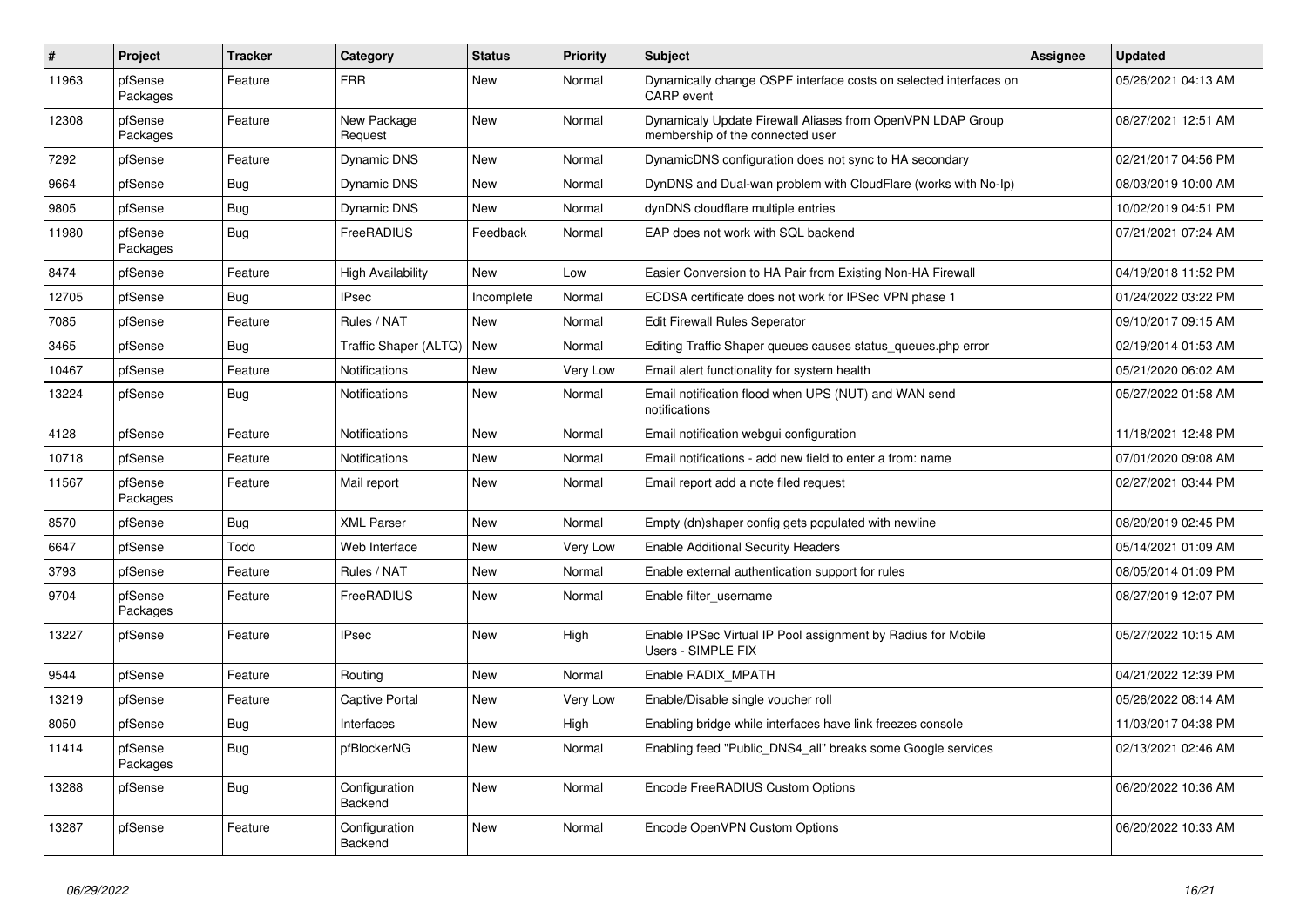| #     | <b>Project</b>      | <b>Tracker</b> | Category                 | <b>Status</b>                 | Priority | <b>Subject</b>                                                                                                                  | Assignee | <b>Updated</b>      |
|-------|---------------------|----------------|--------------------------|-------------------------------|----------|---------------------------------------------------------------------------------------------------------------------------------|----------|---------------------|
| 7977  | pfSense             | <b>Bug</b>     | Translations             | New                           | Normal   | English text shown in stead of translated text (Routing - Gateway<br>groups - edit)                                             |          | 08/21/2019 11:28 AM |
| 13242 | pfSense             | Feature        | Gateway Monitoring       | New                           | Normal   | Enhancements to static route creation/deletion for dpinger monitor<br>IPs.                                                      |          | 06/03/2022 11:20 AM |
| 13280 | pfSense             | <b>Bug</b>     | Unknown                  | <b>New</b>                    | Normal   | Entries duplicated in /boot/loader.conf                                                                                         |          | 06/19/2022 11:11 AM |
| 13068 | pfSense             | <b>Bug</b>     | Aliases / Tables         | New                           | Normal   | Error loading rules when URL Table IPs content is empty                                                                         |          | 04/17/2022 09:07 PM |
| 8004  | pfSense             | Bug            | <b>NAT Reflection</b>    | New                           | Normal   | Error notice for a deleted NAT that had a RULE or an existing NAT<br>which is claimed to have no NAT port                       |          | 10/24/2017 06:39 PM |
| 9690  | pfSense             | <b>Bug</b>     | Interfaces               | New                           | Normal   | Ethernet flow control should be disabled by default                                                                             |          | 08/19/2019 06:45 PM |
| 9241  | pfSense             | <b>Bug</b>     | Interfaces               | <b>New</b>                    | Normal   | Ethernet link cycles up/down if "auto-negotiate" is explicitly selected<br>in interface configuration                           |          | 12/31/2018 08:36 PM |
| 12848 | pfSense             | Feature        | Dynamic DNS              | New                           | Normal   | Evaluation of the DynDNS "Result Match" string                                                                                  |          | 02/22/2022 02:01 AM |
| 11440 | pfSense             | Feature        | Web Interface            | New                           | Low      | Expand collapsed sections by clicking anywhere on header                                                                        |          | 10/28/2021 01:35 PM |
| 8316  | pfSense             | Feature        | Rules / NAT              | New                           | Low      | expiration date when creating new rules                                                                                         |          | 08/21/2019 09:11 AM |
| 2774  | pfSense             | Feature        | DHCP (IPv4)              | New                           | Normal   | Extend DHCP Pools code to allow using different subnets                                                                         |          | 08/19/2019 10:27 AM |
| 12519 | pfSense             | <b>Bug</b>     | Authentication           | New                           | Normal   | Fail authentication using special character in password via the<br>LDAP connector                                               |          | 11/12/2021 07:39 AM |
| 7956  | pfSense             | Feature        | Web Interface            | New                           | Normal   | Favicon able to match GUI colour setting?                                                                                       |          | 10/17/2017 06:36 AM |
| 13165 | pfSense             | Feature        | Dashboard                | <b>Pull Request</b><br>Review | Normal   | Feat: live update for Services dashboard widget                                                                                 |          | 05/15/2022 01:48 AM |
| 7449  | pfSense<br>Packages | Feature        | OpenVPN Client<br>Export | New                           | Normal   | feature request for openvpn-client-export package, add the support<br>for openvpn up and down script, for mapping network drive |          | 08/06/2019 05:06 PM |
| 11921 | pfSense             | Feature        | <b>DNS Resolver</b>      | New                           | Very Low | Feature Request: Compile unbound with EDNS Client Subnet (ECS)<br>module (--enable-subnet)                                      |          | 05/14/2021 07:29 AM |
| 13199 | pfSense<br>Packages | Feature        | pfBlockerNG              | New                           | Normal   | Feed groups should not have the first listing in the group bar                                                                  |          | 05/23/2022 06:03 AM |
| 12402 | pfSense Docs        | Todo           | Configuration            | New                           | Normal   | Feedback on Configuration - Advanced Configuration Options -<br>Notifications                                                   |          | 09/24/2021 12:46 AM |
| 12268 | pfSense Docs        | Todo           | <b>Firewall Rules</b>    | <b>New</b>                    | Normal   | Feedback on Firewall - Aliases                                                                                                  |          | 08/17/2021 12:55 AM |
| 12770 | pfSense Docs        | Todo           | <b>Firewall Rules</b>    | <b>Pull Request</b><br>Review | Normal   | Feedback on Firewall — Configuring firewall rules                                                                               |          | 06/27/2022 07:42 AM |
| 12237 | pfSense Docs        | Todo           | Hardware                 | New                           | Normal   | Feedback on Hardware - Hardware Tuning and Troubleshooting                                                                      |          | 08/10/2021 03:13 AM |
| 12659 | pfSense Docs        | Todo           | Hardware                 | New                           | Normal   | Feedback on Hardware - Hardware Tuning and Troubleshooting -<br>Flow Control for ix                                             |          | 01/16/2022 10:22 AM |
| 12411 | pfSense Docs        | Todo           | <b>High Availability</b> | New                           | Normal   | Feedback on High Availability - pfSense XML-RPC Config Sync<br>Overview                                                         |          | 09/29/2021 10:39 AM |
| 11648 | pfSense Docs        | Todo           | Packages                 | New                           | Normal   | Feedback on Packages - AWS VPC Wizard - pfSense Plus<br><b>Configuration Details</b>                                            |          | 03/10/2021 06:30 AM |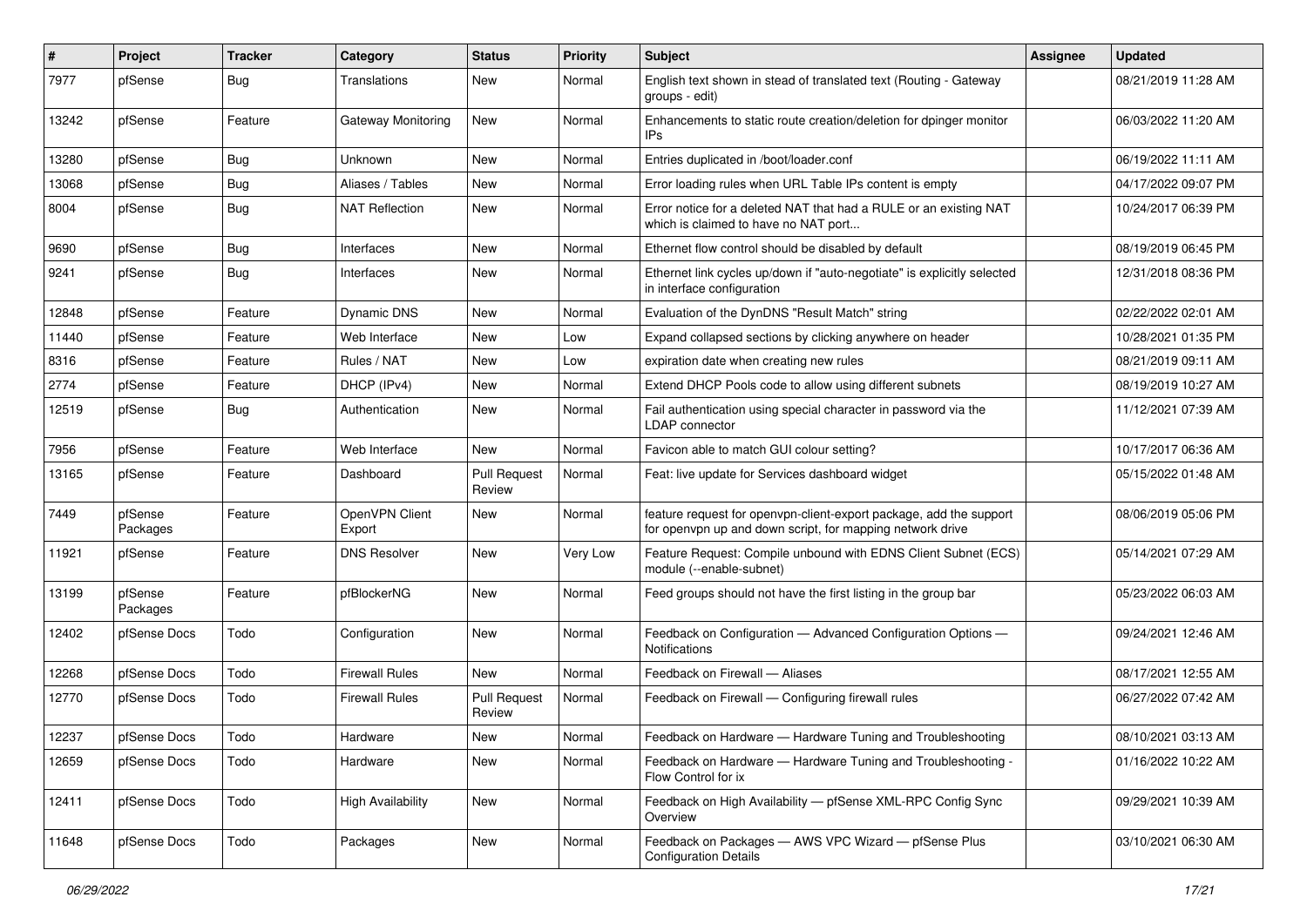| #     | Project             | <b>Tracker</b> | Category                 | <b>Status</b> | <b>Priority</b> | <b>Subject</b>                                                                                                                      | <b>Assignee</b> | <b>Updated</b>      |
|-------|---------------------|----------------|--------------------------|---------------|-----------------|-------------------------------------------------------------------------------------------------------------------------------------|-----------------|---------------------|
| 11026 | pfSense<br>Packages | Feature        | FreeRADIUS               | New           | Low             | Feedback on Packages - FreeRADIUS package                                                                                           |                 | 11/02/2020 07:21 AM |
| 11944 | pfSense Docs        | Todo           | Packages                 | New           | Normal          | Feedback on Packages - FRR Package - Bidirectional<br>Forwarding Detection                                                          |                 | 05/21/2021 12:57 AM |
| 12395 | pfSense Docs        | Todo           | Packages                 | <b>New</b>    | Normal          | Feedback on Packages - FRR Package - Border Gateway<br>Protocol - BGP Required Information                                          |                 | 09/21/2021 04:32 PM |
| 12098 | pfSense Docs        | Correction     | Configuration            | <b>New</b>    | Normal          | Feedback on pfSense Configuration Recipes - Accessing a<br>CPE/Modem from Inside the Firewall                                       |                 | 07/02/2021 02:30 AM |
| 12787 | pfSense Docs        | Todo           | <b>IPsec</b>             | <b>New</b>    | Normal          | Feedback on pfSense Configuration Recipes - Routing Internet<br>Traffic Through a Site-to-Site IPsec Tunnel                         |                 | 02/11/2022 11:28 PM |
| 12883 | pfSense Docs        | Todo           | <b>DNS</b>               | <b>New</b>    | Normal          | Feedback on Services - DNS Resolver - Host Overrides                                                                                |                 | 02/28/2022 07:54 PM |
| 12063 | pfSense Docs        | Todo           | <b>Dynamic DNS</b>       | New           | Normal          | Feedback on Services - Dynamic DNS - Configuring RFC 2136<br>Dynamic DNS updates                                                    |                 | 06/18/2021 06:24 PM |
| 11714 | pfSense Docs        | New Content    | <b>High Availability</b> | <b>New</b>    | Normal          | Feedback on Troubleshooting - Troubleshooting High Availability<br><b>DHCP Failover</b>                                             |                 | 03/21/2021 05:58 PM |
| 11227 | pfSense<br>Packages | Feature        | pfBlockerNG              | <b>New</b>    | Normal          | Feeds update                                                                                                                        |                 | 01/07/2021 12:11 AM |
| 11178 | pfSense<br>Packages | Feature        | Filer                    | <b>New</b>    | Normal          | Filer do not ask what to do with previous filename                                                                                  |                 | 12/31/2020 02:45 AM |
| 10426 | pfSense<br>Packages | <b>Bug</b>     | Filer                    | Feedback      | Normal          | Filer must validate that File name is unig                                                                                          |                 | 04/20/2022 11:02 AM |
| 11235 | pfSense<br>Packages | <b>Bug</b>     | Filer                    | <b>New</b>    | Normal          | Filer run script when "state" unchanged                                                                                             |                 | 01/08/2021 07:24 AM |
| 5658  | pfSense             | <b>Bug</b>     | <b>Captive Portal</b>    | Confirmed     | Low             | Files with the same name cannot be uploaded to multiple captive<br>portal zones                                                     |                 | 12/18/2015 07:19 PM |
| 13067 | pfSense             | <b>Bug</b>     | FilterDNS                | New           | Normal          | filterdns resolve interval is twice the intended value                                                                              |                 | 04/17/2022 07:45 PM |
| 12056 | pfSense             | <b>Bug</b>     | Logging                  | <b>New</b>    | Normal          | Filterlog says "Unknown Option %u"                                                                                                  |                 | 06/18/2021 05:51 AM |
| 10493 | pfSense             | <b>Bug</b>     | IPsec                    | New           | Normal          | filter_get_vpns_list() issues                                                                                                       |                 | 05/06/2020 01:07 AM |
| 10290 | pfSense             | Feature        | Aliases / Tables         | New           | Very Low        | Firewall Aliases Add button on top of list                                                                                          |                 | 07/10/2021 01:03 PM |
| 12667 | pfSense<br>Packages | Bug            | WireGuard                | New           | Normal          | Firewall Crashed After Upgrading Wireguard                                                                                          |                 | 01/07/2022 09:18 AM |
| 13045 | pfSense<br>Packages | <b>Bug</b>     | WireGuard                | <b>New</b>    | Normal          | Firewall floating rules ignore WireGuard traffic                                                                                    |                 | 04/11/2022 09:40 AM |
| 12857 | pfSense             | Bug            | Gateways                 | New           | Normal          | Firewall gateway goes away when making changes to Bridge0<br>device                                                                 |                 | 02/27/2022 11:20 AM |
| 10701 | pfSense             | Bug            | Web Interface            | <b>New</b>    | Very Low        | Firewall Log too wide with Rule Description Column                                                                                  |                 | 06/25/2020 07:36 AM |
| 11566 | pfSense             | <b>Bug</b>     | Web Interface            | New           | Low             | Firewall Maximum Table Entries "default size" is whatever is entered                                                                |                 | 02/27/2021 10:01 AM |
| 13144 | pfSense             | <b>Bug</b>     | Rules / NAT              | New           | Very Low        | Firewall rule entries can get out of sync when entries are deleted<br>while other administrators are editing entries simultaneously |                 | 05/10/2022 07:26 AM |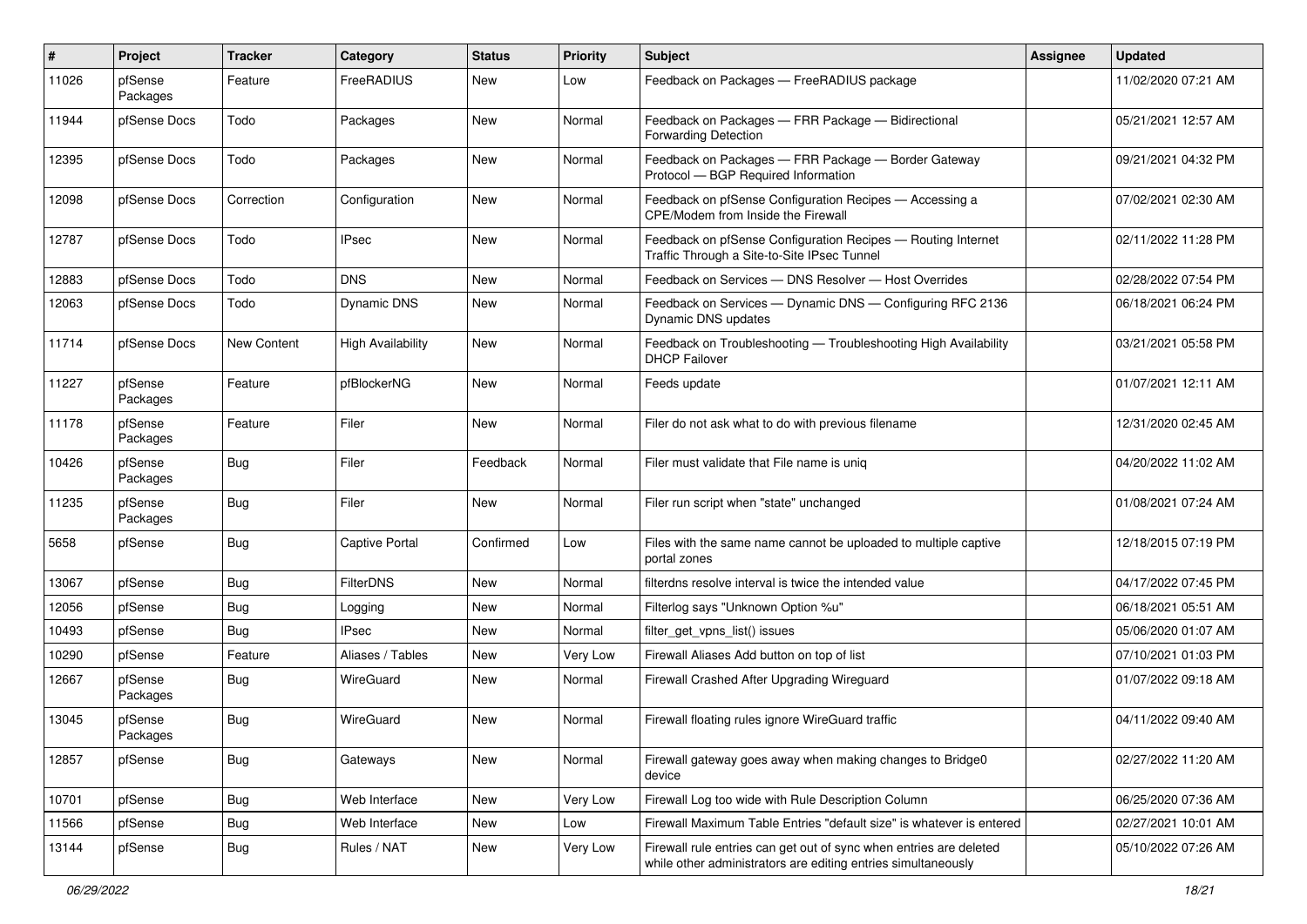| #     | Project             | <b>Tracker</b> | Category                | <b>Status</b>                 | <b>Priority</b> | <b>Subject</b>                                                                                                                                                          | <b>Assignee</b> | <b>Updated</b>      |
|-------|---------------------|----------------|-------------------------|-------------------------------|-----------------|-------------------------------------------------------------------------------------------------------------------------------------------------------------------------|-----------------|---------------------|
| 7373  | pfSense             | Bug            | Rules / NAT             | New                           | Normal          | Firewall schedules GUI needs to be redone from scratch                                                                                                                  |                 | 08/21/2019 08:56 AM |
| 13051 | pfSense             | Bug            | Traffic Shaper (ALTQ)   | <b>New</b>                    | Normal          | Firewall traffic shaper by interface selection unknow                                                                                                                   |                 | 04/12/2022 07:03 AM |
| 8270  | pfSense             | Todo           | Web Interface           | New                           | Very Low        | Fix grammatically erroneous repetition                                                                                                                                  |                 | 01/11/2018 08:19 AM |
| 11589 | pfSense             | Feature        | <b>Traffic Graphs</b>   | <b>Pull Request</b><br>Review | Low             | Fix iftop experimental traffic fetcher, unify and improve output style                                                                                                  |                 | 03/03/2021 03:30 PM |
| 11232 | pfSense             | Bug            | <b>Operating System</b> | <b>New</b>                    | Normal          | Fix pfSense_fsync                                                                                                                                                       |                 | 01/08/2021 08:53 AM |
| 10503 | pfSense<br>Packages | Bug            | <b>FRR</b>              | <b>New</b>                    | Normal          | Flapping any GW in multi-WAN influences restating all IPsec tunnels<br>in FRR which leads to dropping all IPsec VTI static routes and<br>related BGP issues             |                 | 05/08/2020 07:51 PM |
| 13161 | pfSense             | Feature        | Web Interface           | <b>New</b>                    | Very Low        | FLASH PORT'S LED button, to help quickly find port that need to be<br>connected to patch&cable                                                                          |                 | 05/14/2022 06:35 AM |
| 13046 | pfSense             | Bug            | Rules / NAT             | <b>New</b>                    | Normal          | Floating rule applied to IPv6 interface with a SLAAC DHCPv6<br>gateway reports error on boot                                                                            |                 | 04/11/2022 09:50 AM |
| 6627  | pfSense             | Bug            | Rules / NAT             | <b>New</b>                    | Normal          | floating tab match rules ignore quick action so should be removed                                                                                                       |                 | 07/18/2016 02:15 PM |
| 8752  | pfSense<br>Packages | Bug            | squidguard              | <b>New</b>                    | Normal          | For SquidGuard in "Common ACL" menu "Target Rules List"<br>"access" option always stays with default value '---' for my Target<br>category                              |                 | 08/06/2018 05:53 AM |
| 7934  | pfSense             | Feature        | Dashboard               | <b>New</b>                    | Very Low        | format support phone# for international use                                                                                                                             |                 | 10/12/2017 04:38 PM |
| 11522 | pfSense<br>Packages | Bug            | Zabbix                  | New                           | Normal          | fping6 error                                                                                                                                                            |                 | 02/24/2021 07:13 AM |
| 8589  | pfSense<br>Packages | Bug            | FreeRADIUS              | <b>New</b>                    | Normal          | FreeRadius 0.15.5 2 ignoring tunnelled-reply=no                                                                                                                         |                 | 02/18/2019 03:40 PM |
| 8513  | pfSense<br>Packages | Bug            | FreeRADIUS              | <b>New</b>                    | High            | Freeradius 3.x Idap problem                                                                                                                                             |                 | 02/18/2019 05:22 PM |
| 10695 | pfSense<br>Packages | Bug            | FreeRADIUS              | <b>New</b>                    | Normal          | FreeRadius Accounting skipping MBs after reboot due to power<br>down                                                                                                    |                 | 06/24/2020 04:49 AM |
| 8031  | pfSense<br>Packages | Feature        | FreeRADIUS              | <b>New</b>                    | Normal          | FreeRADIUS copy entry function                                                                                                                                          |                 | 08/16/2019 01:01 PM |
| 11534 | pfSense<br>Packages | Regression     | FreeRADIUS              | <b>New</b>                    | High            | FreeRADIUS EAP anonymous connection forbidden out-of-tunnel                                                                                                             |                 | 07/14/2021 02:32 AM |
| 4506  | pfSense<br>Packages | Feature        | FreeRADIUS              | <b>New</b>                    | Normal          | FreeRADIUS groups/hunt groups                                                                                                                                           |                 | 03/10/2015 08:51 PM |
| 12982 | pfSense<br>Packages | <b>Bug</b>     | FreeRADIUS              | New                           | Normal          | FreeRadius RadReply table entries missing from pf                                                                                                                       |                 | 06/19/2022 05:38 PM |
| 11802 | pfSense<br>Packages | <b>Bug</b>     | FreeRADIUS              | New                           | Normal          | FreeRADIUS sync                                                                                                                                                         |                 | 05/10/2021 04:18 AM |
| 12742 | pfSense<br>Packages | <b>Bug</b>     | FreeRADIUS              | Feedback                      | Normal          | freeRADIUS virtual-server-default: modules dailycounter,<br>monthlycounter, noresetcounter, expire on login in authorize<br>section prevent virtual server from loading |                 | 03/01/2022 12:45 PM |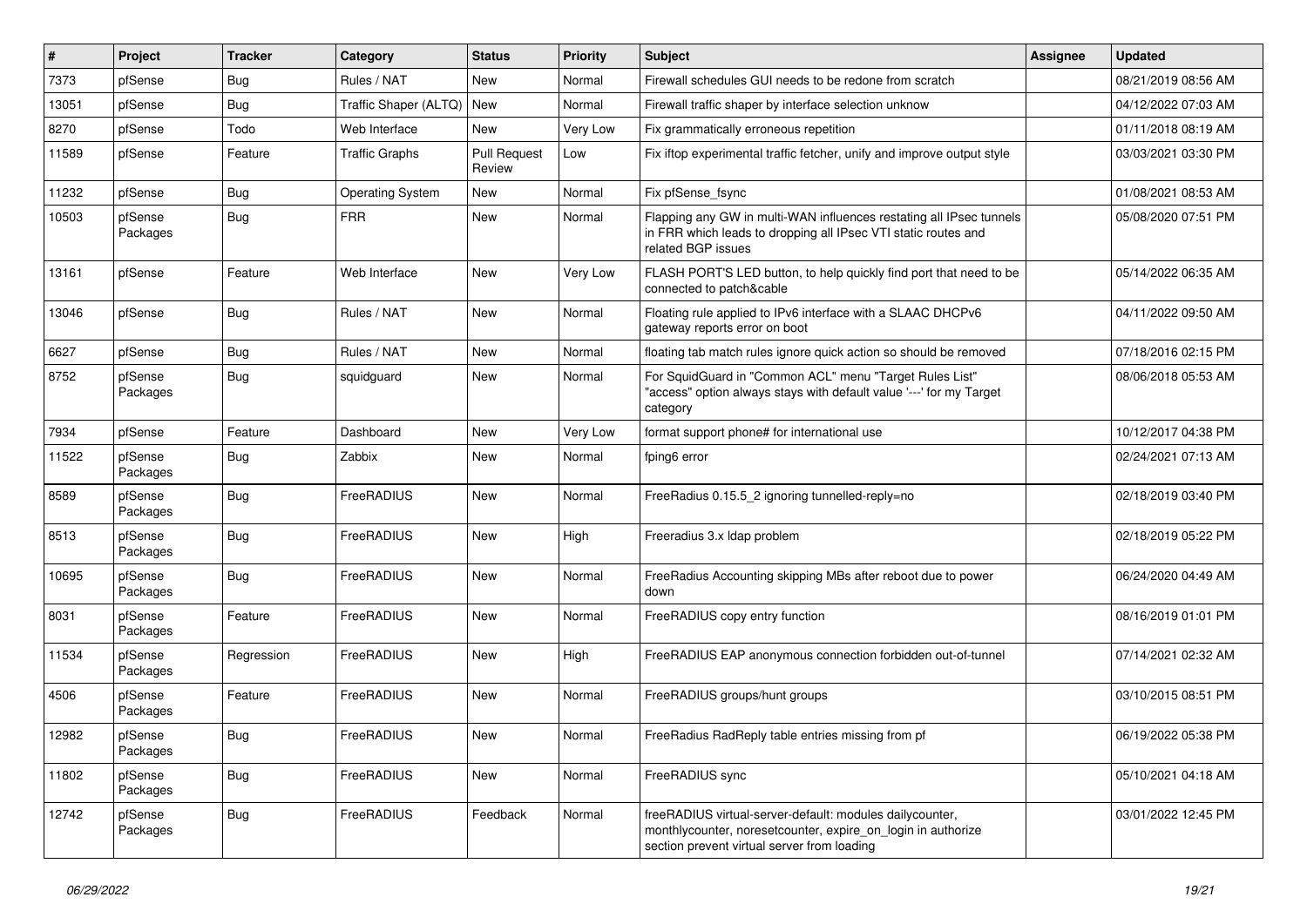| #     | Project             | <b>Tracker</b> | Category                  | <b>Status</b>                 | <b>Priority</b> | <b>Subject</b>                                                                                     | <b>Assignee</b> | <b>Updated</b>      |
|-------|---------------------|----------------|---------------------------|-------------------------------|-----------------|----------------------------------------------------------------------------------------------------|-----------------|---------------------|
| 12126 | pfSense<br>Packages | <b>Bug</b>     | FreeRADIUS                | New                           | Normal          | freeradius3 0.15.7_31                                                                              |                 | 10/11/2021 08:21 AM |
| 10935 | pfSense<br>Packages | <b>Bug</b>     | <b>FRR</b>                | <b>New</b>                    | Normal          | FRR 0.6.7-6 - BGPD service recycled IPv6 without Route Map                                         |                 | 12/30/2020 05:00 PM |
| 10516 | pfSense<br>Packages | <b>Bug</b>     | <b>FRR</b>                | <b>New</b>                    | Normal          | <b>FRR Access list</b>                                                                             |                 | 12/06/2020 11:02 PM |
| 11841 | pfSense<br>Packages | <b>Bug</b>     | <b>FRR</b>                | New                           | Normal          | FRR access lists default bahavior changed to permit by default                                     |                 | 04/22/2021 09:52 AM |
| 12951 | pfSense<br>Packages | <b>Bug</b>     | <b>FRR</b>                | Feedback                      | Normal          | FRR cannot remove IPv6 routes                                                                      |                 | 03/22/2022 09:24 PM |
| 11650 | pfSense<br>Packages | <b>Bug</b>     | <b>FRR</b>                | <b>New</b>                    | Very Low        | FRR configuration broken on restore of manually edited FRR config<br>sections                      |                 | 03/10/2021 08:50 AM |
| 11377 | pfSense<br>Packages | <b>Bug</b>     | <b>FRR</b>                | <b>Pull Request</b><br>Review | Normal          | FRR deinstall                                                                                      |                 | 03/10/2021 08:21 AM |
| 11936 | pfSense<br>Packages | <b>Bug</b>     | <b>FRR</b>                | Incomplete                    | High            | FRR does not connect BGP when using password                                                       |                 | 05/19/2021 08:12 AM |
| 12889 | pfSense<br>Packages | Feature        | <b>FRR</b>                | New                           | Normal          | FRR GUI add set ipv6 next-hop global                                                               |                 | 03/02/2022 06:10 AM |
| 11835 | pfSense<br>Packages | <b>Bug</b>     | <b>FRR</b>                | <b>New</b>                    | Normal          | FRR OSPF redistributed connected routes disappearing                                               |                 | 04/22/2021 07:11 AM |
| 11158 | pfSense<br>Packages | <b>Bug</b>     | <b>FRR</b>                | <b>New</b>                    | High            | <b>FRR Prefix Lists</b>                                                                            |                 | 12/30/2020 04:55 PM |
| 8547  | pfSense<br>Packages | Feature        | New Package<br>Request    | <b>New</b>                    | Normal          | fwknop Port Knocking Package                                                                       |                 | 02/08/2021 12:17 PM |
| 8743  | pfSense             | Todo           | Gateways                  | <b>New</b>                    | Low             | Gateway Groups page should list gateways in tier order                                             |                 | 08/14/2019 12:16 PM |
| 11960 | pfSense             | <b>Bug</b>     | Gateway Monitoring        | Feedback                      | Normal          | Gateway Monitoring Traffic Goes Out Default Gateway                                                |                 | 12/20/2021 05:43 AM |
| 7671  | pfSense             | Feature        | <b>Gateway Monitoring</b> | <b>New</b>                    | Normal          | Gateway Monitoring Via Custom Script or Telnet.                                                    |                 | 09/18/2020 02:59 PM |
| 3312  | pfSense             | <b>Bug</b>     | IPsec                     | New                           | Normal          | Gateway on IPsec rules is not functional in pf                                                     |                 | 01/28/2020 10:09 PM |
| 8343  | pfSense             | <b>Bug</b>     | Gateways                  | New                           | Normal          | Gateway Routes (Default Routes) not removed in Kernel when<br>removed from GUI                     |                 | 05/14/2020 01:22 AM |
| 12534 | pfSense Plus        | Feature        | Hardware / Drivers        | New                           | Normal          | Generate a ISO Image for Remote Restore of pfSense Plus on the<br>XG-1537 and 1541 units with IPMI |                 | 05/30/2022 10:28 AM |
| 7289  | pfSense             | Bug            | Certificates              | New                           | Low             | Generating 4096bit Certificate                                                                     |                 | 08/14/2019 09:56 AM |
| 7821  | pfSense             | <b>Bug</b>     | DHCP (IPv6)               | New                           | Normal          | GIF does not support broadcast                                                                     |                 | 08/29/2017 10:50 AM |
| 11872 | pfSense             | <b>Bug</b>     | Interfaces                | New                           | Normal          | gif interfaces reporting incorrect traffic counters                                                |                 | 12/30/2021 04:00 AM |
| 11266 | pfSense<br>Packages | Feature        | AutoConfigBackup          | New                           | Very Low        | Give an option to list restore point in "reverse" order/latest at the top.                         |                 | 01/19/2021 06:58 PM |
| 9942  | pfSense             | Feature        | <b>Operating System</b>   | New                           | Normal          | Give pfSense the possibility to change the keyboard Layout for<br>console users                    |                 | 01/22/2021 02:33 AM |